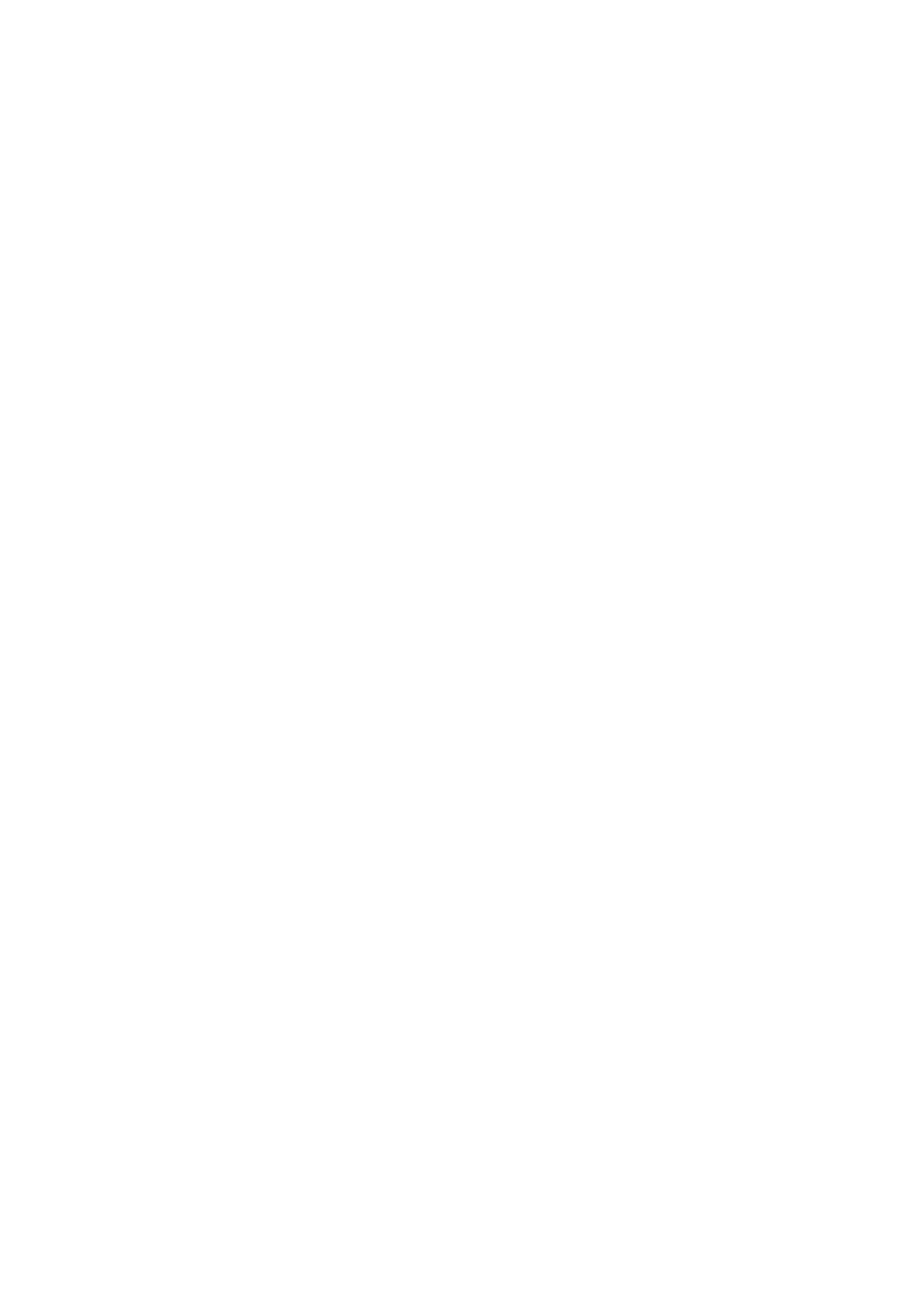#### Western Australia

# **Electricity Industry (Network Quality and Reliability of Supply) Code 2005**

## **Contents**

## **Part 1 — Preliminary**

| 1.   | Citation                                         | 1  |
|------|--------------------------------------------------|----|
| 2.   | Commencement                                     | 1  |
| 3.   | Terms used                                       |    |
|      | Part $2$ — Quality and reliability               |    |
|      | standards                                        |    |
|      | Division 1 — Quality standards                   |    |
| 4.   | Term used: compatibility levels                  | 6  |
| 5.   | Obligation to observe standards                  | 6  |
| 6.   | Voltage fluctuations                             | 6  |
| 7.   | <b>Harmonics</b>                                 | 7  |
| 8.   | Duty to disconnect if damage may result          | 8  |
|      | Division $2$ — Standards for the interruption of |    |
|      | supply to individual customers                   |    |
| 9.   | General standard of reliability                  | 8  |
| 10.  | Duty to reduce effect of interruption            | 8  |
| 11.  | Planned interruptions                            | 9  |
| 11A. | Interruptions to restore supply from network     | 11 |
| 12.  | Significant interruptions to small use customers | 11 |
|      | Division 3 — Standards for the duration of       |    |
|      | interruption of supply in particular areas       |    |
| 13.  | Standards prescribed for particular areas        | 12 |

As at 01 Apr 2022 Version 01-g0-00 Page i Published on www.legislation.wa.gov.au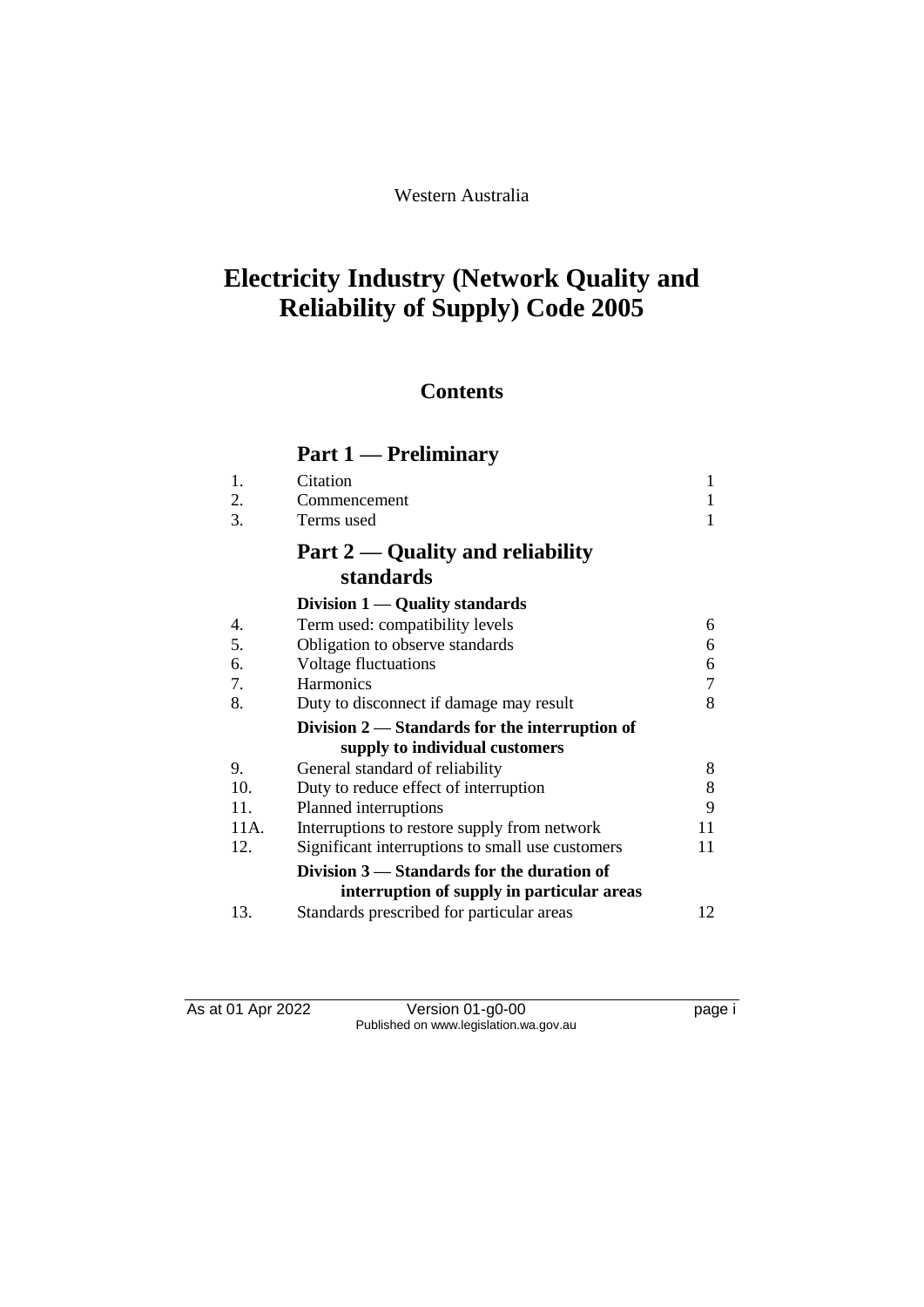|      | Division 3A — Temporary reliability standards                  |    |
|------|----------------------------------------------------------------|----|
|      | for supply to particular areas                                 |    |
| 13A. | Temporary reliability standards for Eastern                    |    |
|      | Goldfields and North Country                                   | 13 |
| 13B. | Temporary reliability standards for supply to                  |    |
|      | Eastern Goldfields                                             | 14 |
| 13C. | Temporary reliability standards for supply to North<br>Country | 14 |
|      | Division 4 — Variation of obligations under this               |    |
|      | Part                                                           |    |
| 14.  | Alternative provision may be made by Minister on               |    |
|      | application                                                    | 15 |
| 15.  | Provisions may be excluded or modified by                      |    |
|      | agreement                                                      | 16 |
|      | Part 3 – Payments for failure to                               |    |
|      | meet certain standards                                         |    |
| 16.  | Terms used                                                     | 17 |
| 17.  | Interruptions to which this Part does not apply                | 18 |
| 18.  | Payment for failure to give required notice of                 |    |
|      | planned interruption                                           | 18 |
| 19.  | Payment for supply interruptions exceeding                     |    |
|      | 12 hours                                                       | 19 |
| 20.  | Only one application for each premises                         | 19 |
| 21.  | Information to be provided                                     | 20 |
| 22.  | Alternative methods of payment                                 | 20 |
|      | Part 4 — Duties incidental to the                              |    |
|      | prescribed standards                                           |    |
|      | Division 1 — Monitoring, record keeping and                    |    |
|      | investigation                                                  |    |
| 23.  | Monitoring and record keeping                                  | 21 |
| 24.  | <b>Quality investigations</b>                                  | 21 |
|      | Division 2 — Complaints                                        |    |
| 25.  | Information to be given to small use customers                 | 22 |
|      | Division 3 - Performance reporting                             |    |
| 25A. | Term used: reporting period                                    | 23 |
| 26.  | Audit and report on monitoring systems                         | 23 |
|      |                                                                |    |

page ii Version 01-g0-00 As at 01 Apr 2022 Published on www.legislation.wa.gov.au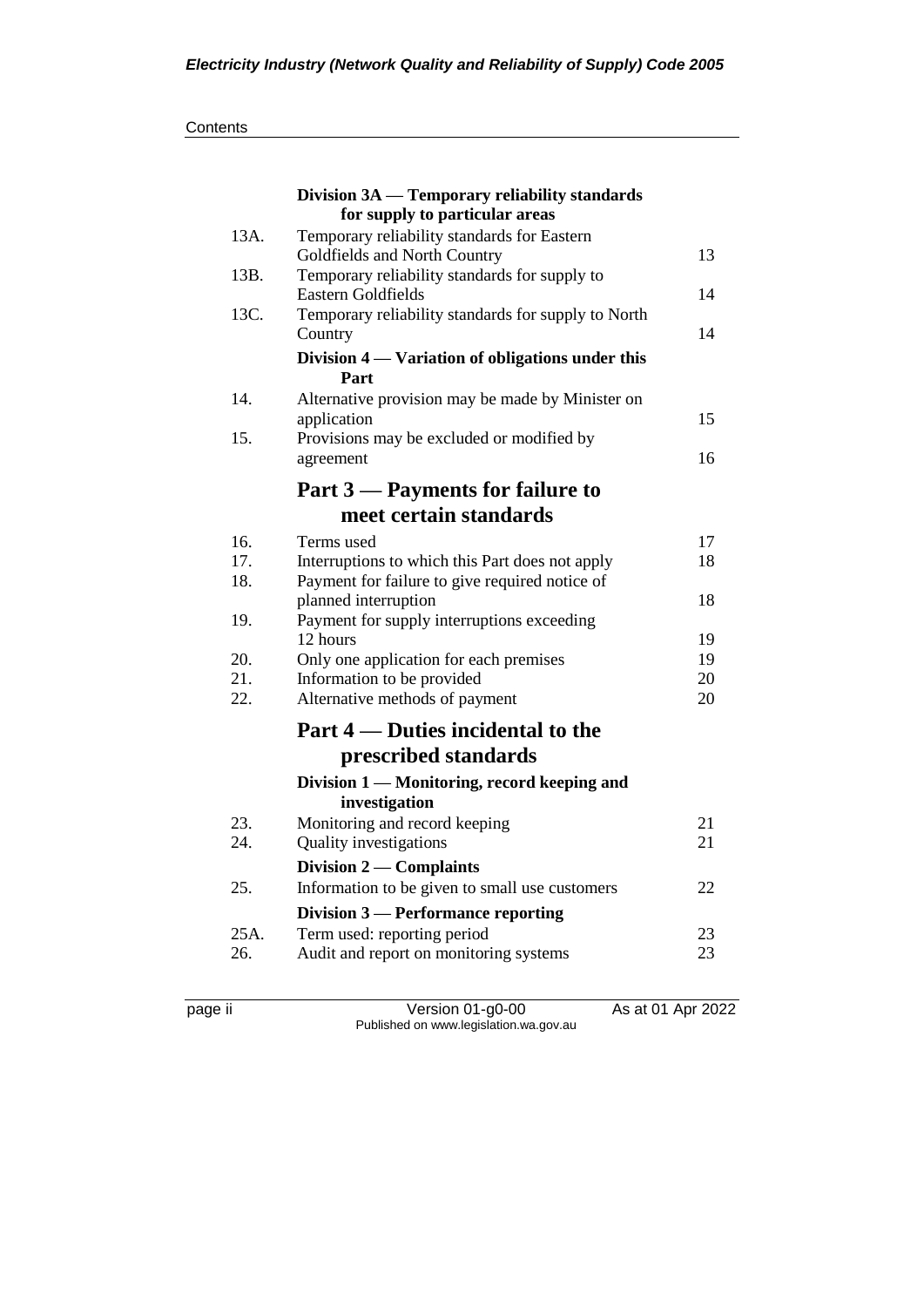#### **Contents**

| 26A. | Authority may give notice regarding reporting |    |
|------|-----------------------------------------------|----|
|      | period                                        | 24 |
| 27.  | Publication of information about performance  | 24 |
| 28.  | Reports not needed if there were no small use |    |
|      | customers                                     | 25 |
| 29.  | Transitional provisions for Part 4 Division 3 | 25 |
|      | Schedule 1 — Information to be<br>published   |    |
|      | <b>Notes</b>                                  |    |
|      | Compilation table                             | 29 |
|      | Uncommenced provisions table                  | 30 |
|      | Other notes                                   | 30 |
|      |                                               |    |

## **Defined terms**

As at 01 Apr 2022 Version 01-g0-00 page iii Published on www.legislation.wa.gov.au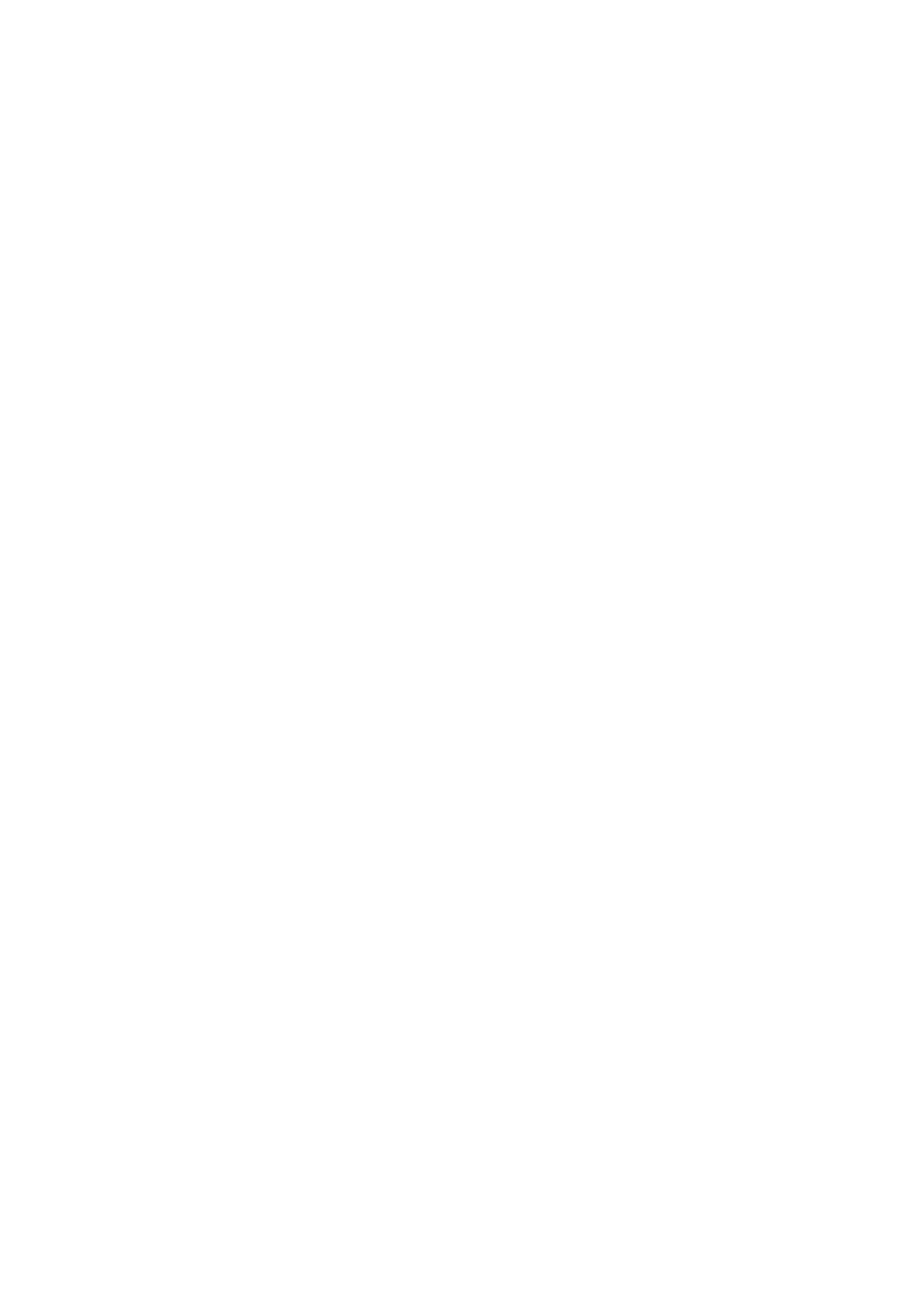Electricity Industry Act 2004

# **Electricity Industry (Network Quality and Reliability of Supply) Code 2005**

## **Part 1 — Preliminary**

#### **1. Citation**

This Code is the *Electricity Industry (Network Quality and Reliability of Supply) Code 2005*.

#### **2. Commencement**

This Code comes into operation on 1 January 2006.

#### **3. Terms used**

(1) In this Code, unless the contrary intention appears —

*Authority* means the Economic Regulation Authority established by the *Economic Regulation Authority Act 2003*; *covered network* has the meaning given to it in the Act.

{Note: At the time this definition was inserted, the definition in section 3 of the Act was—

*covered network* means network infrastructure facilities that—

- (a) were covered by the Code immediately before the day on which the Electricity Industry Amendment Act 2020 section 4(3) comes into operation and that have not ceased to be a covered network; or
- (b) the Minister has decided under the Code are to be a covered network and that have not ceased to be a covered network; or

As at 01 Apr 2022 Version 01-g0-00 Page 1 Published on www.legislation.wa.gov.au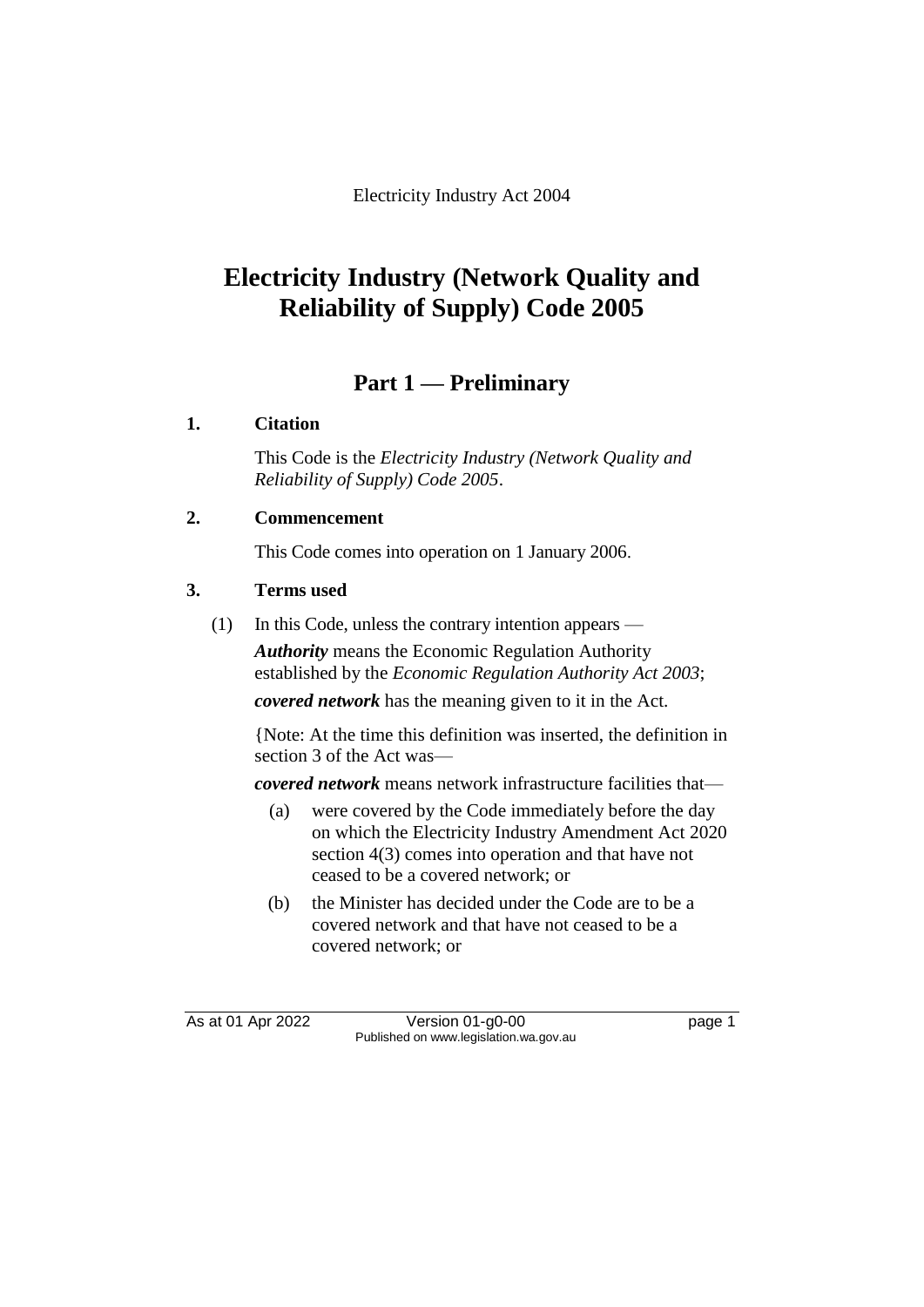(c) are prescribed in the Pilbara Networks Access Code undersection 120B(a) to be a covered Pilbara network and that have not ceased to be so prescribed; or

(d) a network service provider has opted, under the Pilbara Networks Access Code, to be regulated under Part 8A

and that—

- (i) have not ceased to be so regulated under that code as a consequence of an option by the network service provider for the facilities to cease to be so regulated; or
- (ii) have not otherwise ceased to be a covered network;}

*customer* means a person whose electrical installations are connected to a transmission or distribution system for the purpose of receiving electricity supply;

*customer's electrical installations* means equipment and wiring associated with the distribution of electricity within a customer's premises beyond the point of connection to the network;

*distribution system* has the meaning given to it in the Act.

{Note: At the time this definition was inserted, the definition in section 3 of the Act was—

*distribution system* means electricity infrastructure used, or to be used, in connection with, or to control, the transportation of electricity at nominal voltages of less than 66kV;}

*distributor* means —

- (a) the holder of a distribution licence; and
- (b) the holder of an integrated regional licence which authorises the carrying out of the activities described in the Act section  $4(1)(c)$ ;

*Eastern Goldfields* means the area supplied with electricity  $by-$ 

(a) the West Kalgoorlie Terminal 11kV feeders;

page 2 **Version 01-g0-00** As at 01 Apr 2022 Published on www.legislation.wa.gov.au

**s. 3**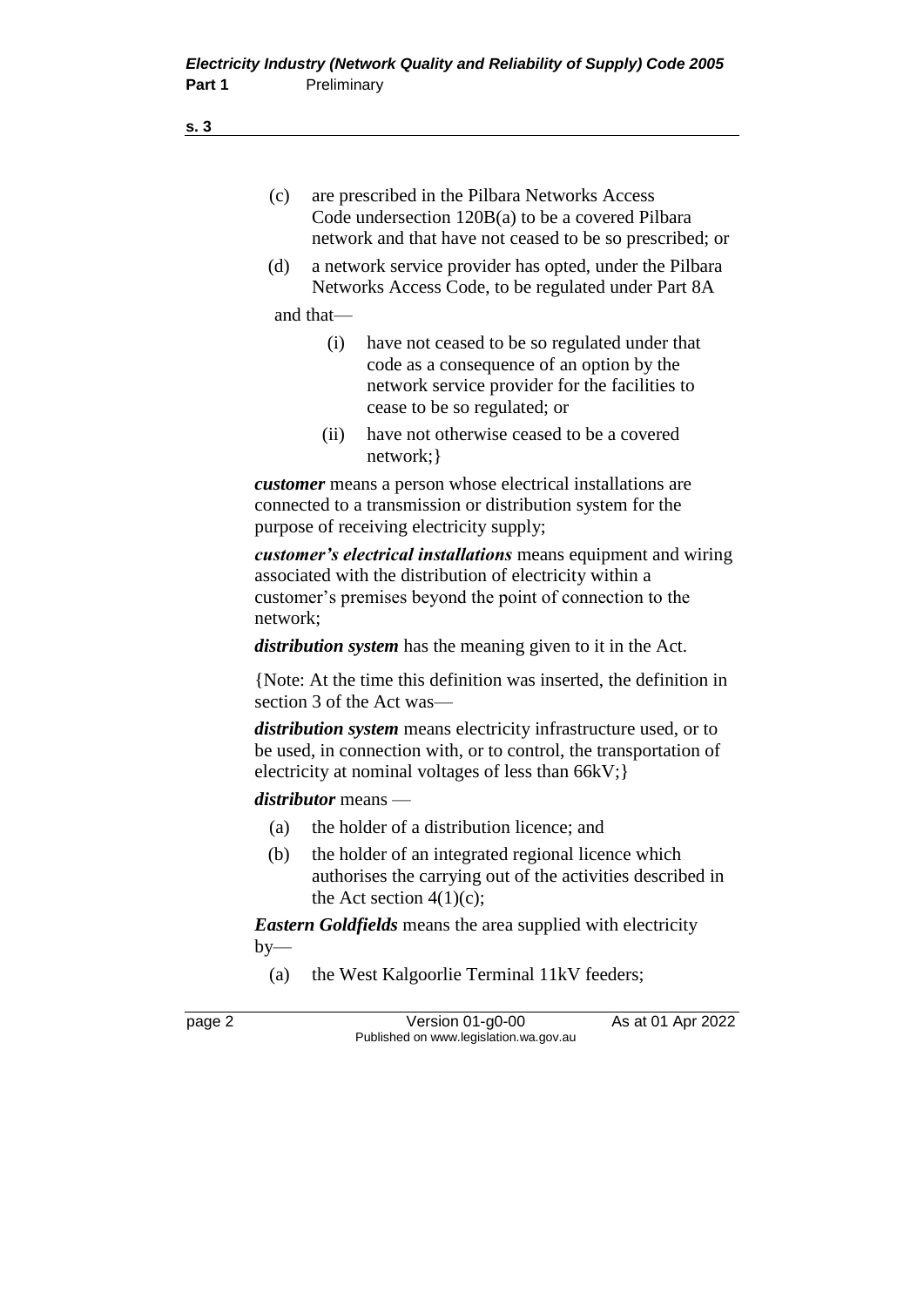- **s. 3**
- (b) the West Kalgoorlie Terminal 640 Coolgardie 33kV feeder; and
- (c) the Piccadilly substation 11kV feeders,

operated by the Electricity Networks Corporation, being principally the townships of Kalgoorlie-Boulder and Coolgardie.

*interruption* means a loss of electricity supply for more than one minute that is due to a cause beyond the control of the person to whom the electricity is supplied;

*network* has the meaning given to "network infrastructure facilities" in the Act, as modified by s3(3) of this Code.

{Note: At the time this definition was inserted, the definition in section 3 of the Act was—

#### *network infrastructure facilities*—

- (a) means electricity infrastructure used, or to be used, for the purpose of transporting electricity from generators of electricity to other electricity infrastructure or to end users of electricity; and
- (b) includes stand-alone power systems, or storage works, used, or to be used, as an adjunct to electricity infrastructure;}

*North Country* means the area supplied with electricity by—

- (a) the Rangeway substation 11kV feeders;
- (b) the Durlacher substation 11kV feeders; and
- (c) the Chapman substation 11kV feeders,

operated by the Electricity Networks Corporation, being principally the township of Geraldton and its surrounds.

*Perth CBD* means the area supplied with electricity by —

- (a) the Milligan Street Zone Substation; or
- (b) the Hay Street Zone Substation,

operated by the Electricity Networks Corporation;

As at 01 Apr 2022 Version 01-g0-00 Page 3 Published on www.legislation.wa.gov.au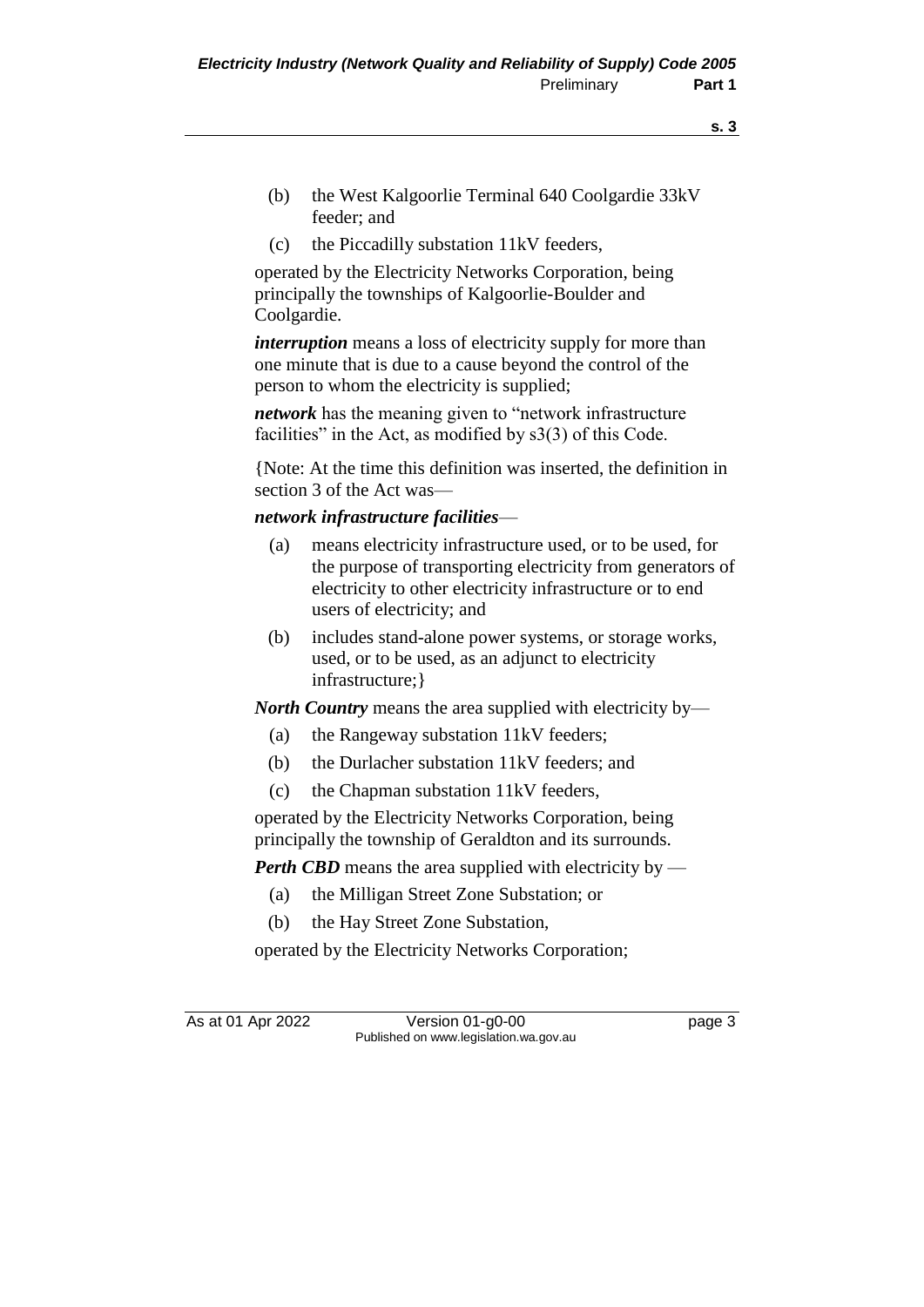**s. 3**

*planned interruption* means an interruption that is undertaken in accordance with section 11;

*small use customer* means a customer who consumes not more than 160 MWh of electricity per year;

*stand-alone power system* has the meaning given to it in the Act.

{Note: At the time this definition was inserted, the definition in section 3 of the Act was—

*stand-alone power system* means wires, apparatus, equipment, plant or buildings (including generating works, a distribution system and any storage works)—

- (a) which together are used, or to be used, for, or in connection with, or to control, the supply of electricity to a single customer or not more than a prescribed number of customers; and
- (b) which are not connected to another electricity network (other than that of the customer or customers);}

#### *transmitter* means —

- (a) the holder of a transmission licence; and
- (b) the holder of an integrated regional licence which authorises the carrying out of the activities described in the Act section  $4(1)(b)$ ;

*urban areas* means —

- (a) the metropolitan region described in the *Metropolitan Region Town Planning Scheme Act 1959* <sup>1</sup> Third Schedule;
- (b) the local government district of Mandurah; and
- (c) the following townsites as constituted under the *Land Administration Act 1997* section 26 —
	- (i) Albany;
	- (ii) Bunbury;
	- (iii) Geraldton;

page 4 Version 01-g0-00 As at 01 Apr 2022 Published on www.legislation.wa.gov.au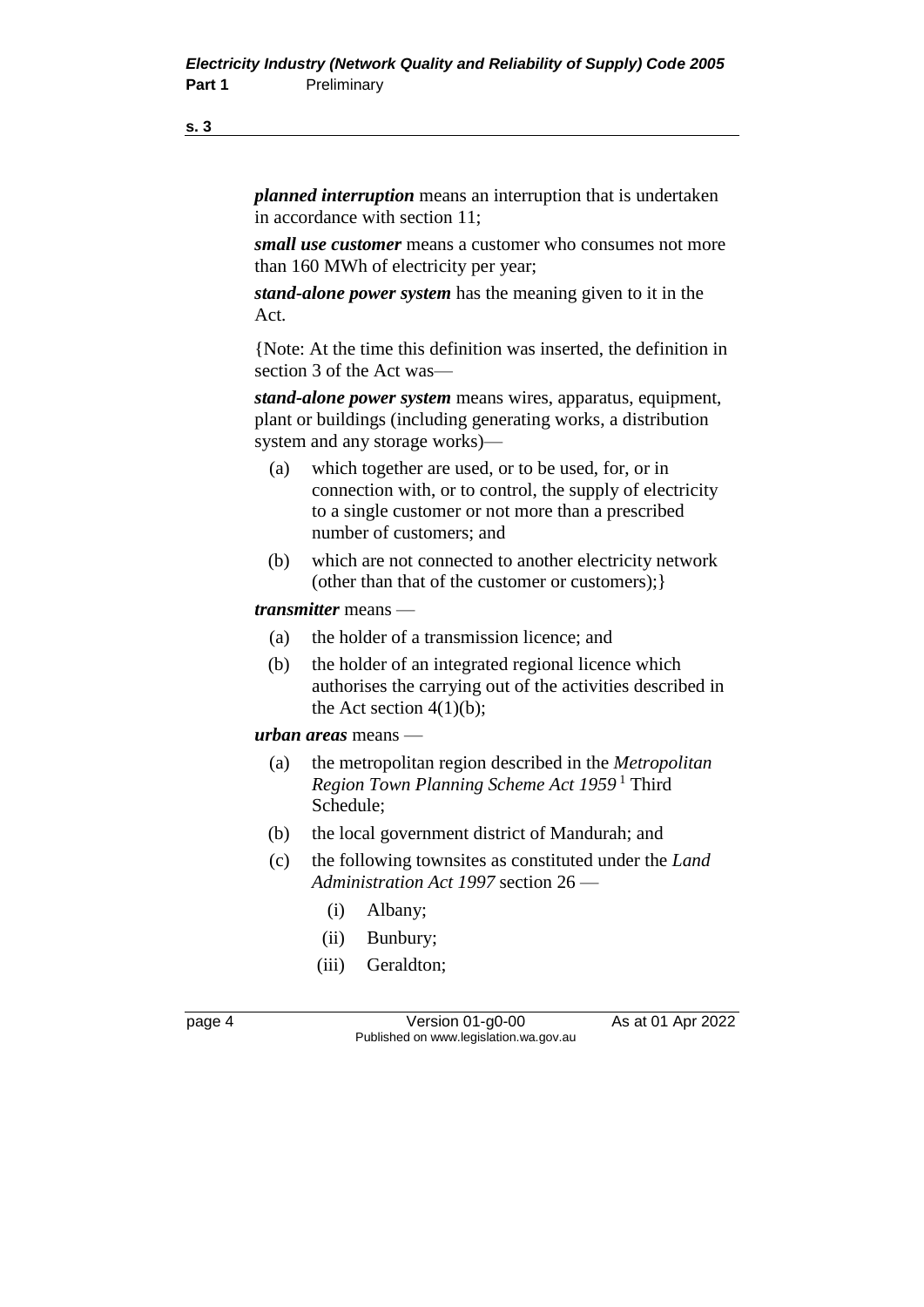- (iv) Kalgoorlie.
- (2) Notes in this Code are provided to assist understanding and do not form part of the Code.
- (3) For the purposes of this Code, network infrastructure facilities do not include a line, pole, switch, transformer or apparatus that is—
	- (a) on or a part of premises to which electricity is supplied by a transmitter or distributor; and
	- (b) situated beyond the point at which electricity is so supplied,
- (4) Notwithstanding sub-section (3), network infrastructure facilities do include a stand-alone power system that is part of a covered network.

*[Section 3 amended: Gazette 31 Mar 2006 p. 1346; 27 Nov 2009 p. 4781; 2 May 2017 p. 2287; 25 Sep 2018 p. 3568; Gazette 5 Nov 2021 p. 4969.]*

As at 01 Apr 2022 Version 01-g0-00 Page 5 Published on www.legislation.wa.gov.au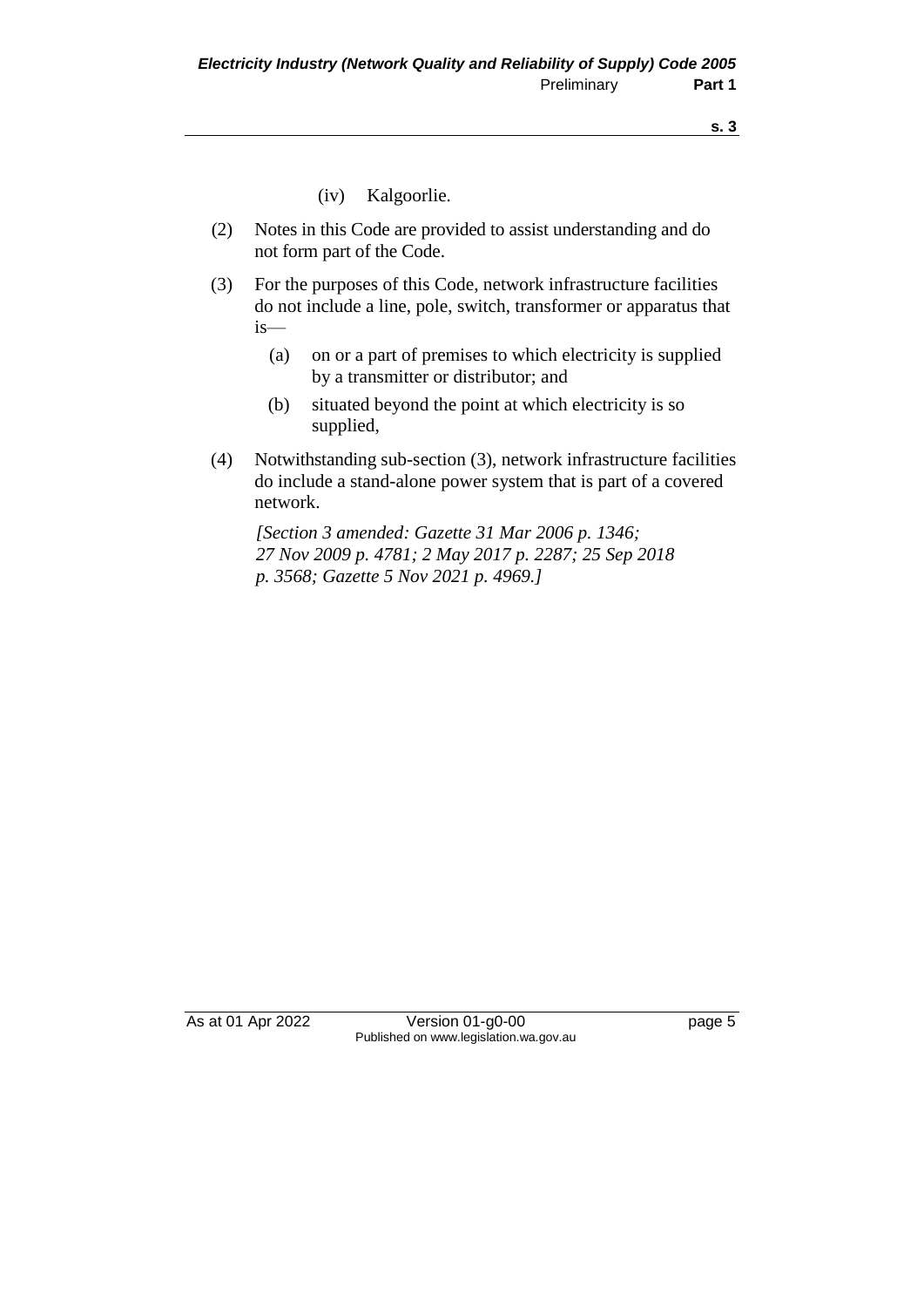## **Part 2 — Quality and reliability standards**

#### **Division 1 — Quality standards**

#### **4. Term used: compatibility levels**

In sections  $6(2)$  and  $7$  —

*compatibility levels* means reference values for coordinating the emission and immunity of equipment which is part of, or supplied by, a network in order to ensure electromagnetic compatibility in the whole system, including connected equipment.

#### **5. Obligation to observe standards**

- (1) A transmitter and a distributor must, so far as is reasonably practicable, ensure that electricity supplied by the transmitter or distributor to a customer's electrical installations, as measured at the point of connection of those installations to the network, at all times complies with the standards prescribed by sections 6(2) and 7.
- (2) Subsection (1) does not apply to electricity supplied to a customer's electrical installations if the cause of the non-compliance —
	- (a) is in those installations; or
	- (b) is an act or omission of the customer.

#### **6. Voltage fluctuations**

- (1) In the Table to subsection (2), the expressions  $P_{st}$  and  $P_{lt}$  have the meanings that they have, as at the commencement of this Code, in Part 3.7 clause 3 of Standard 61000:2001 published jointly by Standards Australia and the Standards Council of New Zealand.
- (2) The standard for the voltage fluctuation of electricity supplied is a level of fluctuation that is less than the compatibility levels set out in the Table to this subsection.

page 6 **Version 01-g0-00** As at 01 Apr 2022 Published on www.legislation.wa.gov.au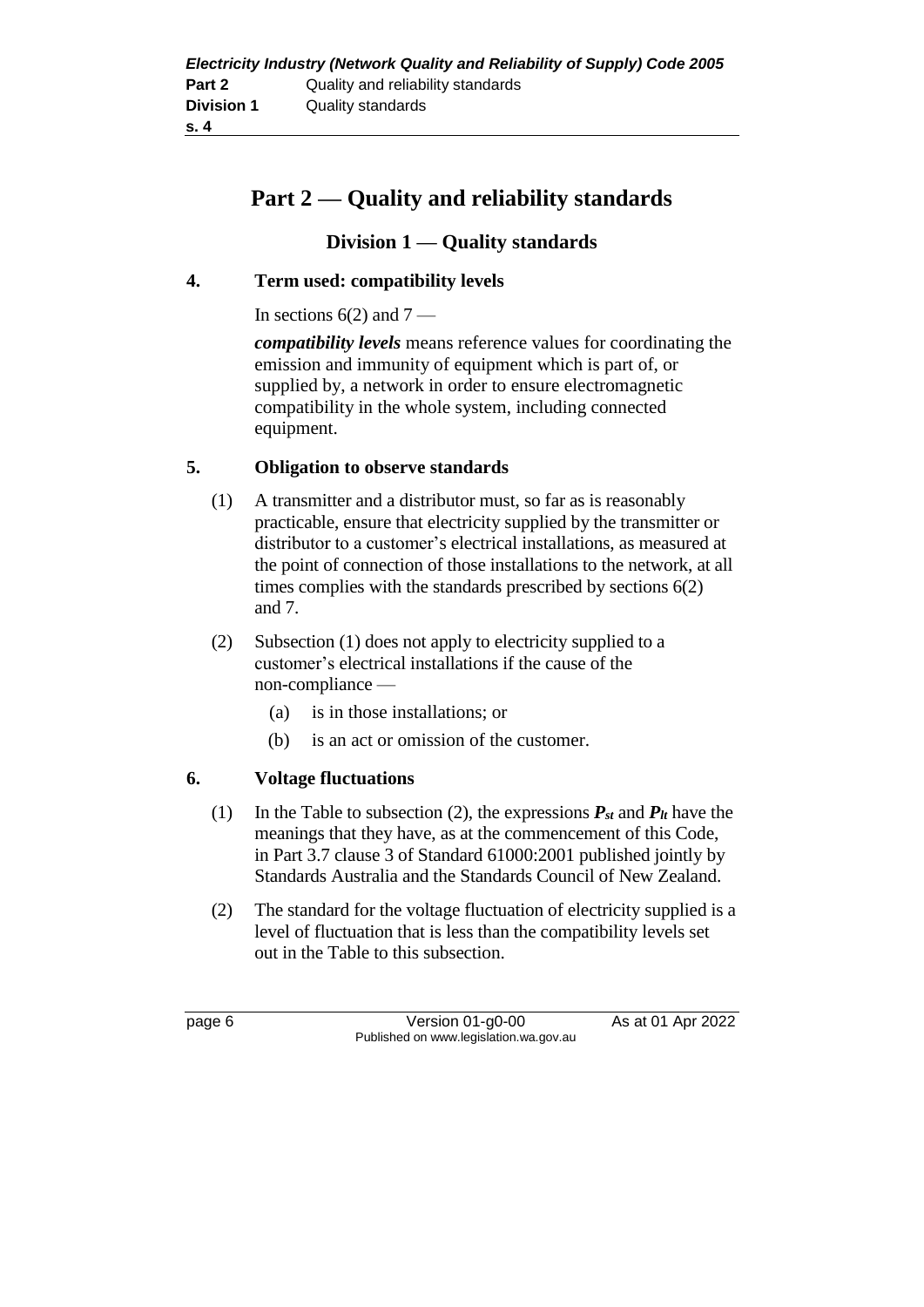| <b>Table</b> |                             |  |  |
|--------------|-----------------------------|--|--|
|              | <b>Compatibility levels</b> |  |  |
| $P_{st}$     | 1.0                         |  |  |
| $P_{1t}$     | 0.8                         |  |  |

#### **7. Harmonics**

The standard for the harmonic voltage distortion level of electricity supplied is a distortion level that is less than the compatibility levels set out in the Table to this section.

| <b>Table</b>                                                                           |                       |            |                       |                |                       |
|----------------------------------------------------------------------------------------|-----------------------|------------|-----------------------|----------------|-----------------------|
| Compatibility levels for harmonic voltages (in percent of the nominal<br>voltage)      |                       |            |                       |                |                       |
| Odd harmonics<br>Even harmonics<br>Odd harmonics<br>multiple of 3<br>non multiple of 3 |                       |            |                       |                |                       |
| Order<br>h                                                                             | Harmonic<br>voltage % | Order<br>h | Harmonic<br>voltage % | Order<br>h     | Harmonic<br>voltage % |
| 5                                                                                      | 6                     | 3          | 5                     | $\overline{2}$ | $\overline{2}$        |
| 7                                                                                      | 5                     | 9          | 1.5                   | 4              | 1                     |
| 11                                                                                     | 3.5                   | 15         | 0.3                   | 6              | 0.5                   |
| 13                                                                                     | 3                     | 21         | 0.2                   | 8              | 0.5                   |
| 17                                                                                     | $\overline{2}$        | >21        | 0.2                   | 10             | 0.5                   |
| 19                                                                                     | 1.5                   |            |                       | 12             | 0.2                   |
| 23                                                                                     | 1.5                   |            |                       | >12            | 0.2                   |
| 25                                                                                     | 1.5                   |            |                       |                |                       |
| >25                                                                                    | $0.2 + 1.3$<br>(25/h) |            |                       |                |                       |
| Note — Total harmonic distortion (THD): 8%                                             |                       |            |                       |                |                       |

As at 01 Apr 2022 Version 01-g0-00 Page 7 Published on www.legislation.wa.gov.au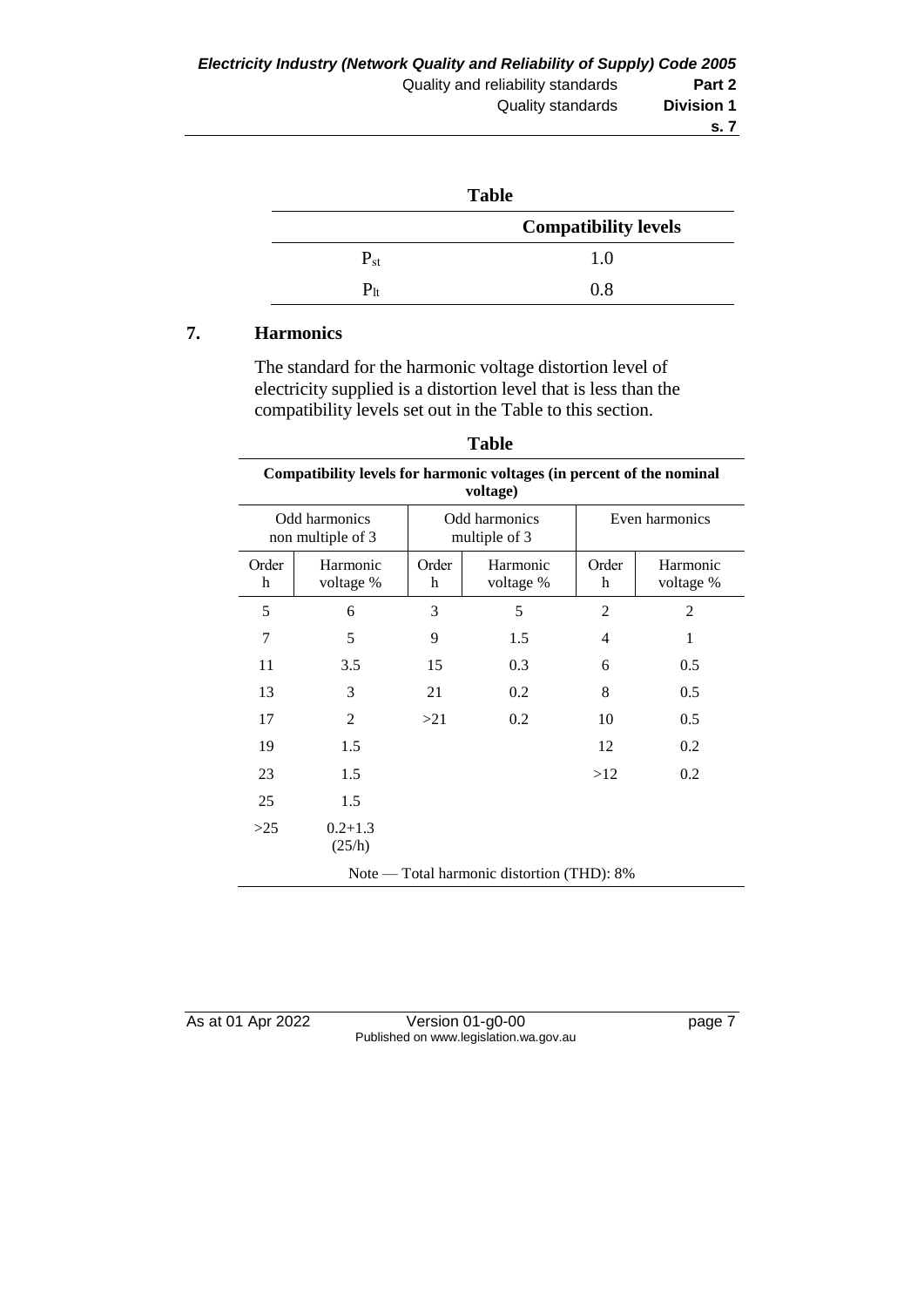| Electricity Industry (Network Quality and Reliability of Supply) Code 2005 |                                                                  |  |  |
|----------------------------------------------------------------------------|------------------------------------------------------------------|--|--|
| Part 2                                                                     | Quality and reliability standards                                |  |  |
| <b>Division 2</b>                                                          | Standards for the interruption of supply to individual customers |  |  |
| .s. 8                                                                      |                                                                  |  |  |

#### **8. Duty to disconnect if damage may result**

 $If -$ 

- (a) a transmitter or distributor is, or will be, unable to comply with section 5 in relation to a standard prescribed by section 6(2) or 7; and
- (b) the failure may result in damage to a customer's electrical installations or property,

the transmitter or distributor must, so far as is reasonably practicable, disconnect the supply of electricity to those installations or property, unless it is in the interests of the customer to maintain the supply.

Note:

This note relates to the standards prescribed by law for the voltage level and the frequency of electricity supplied by the networks operated by Western Power Corporation at the commencement of this Code. Those matters are not covered by this Code because they are provided for by the *Electricity Act 1945* section 25(1)(d). Under that section —

- (a) the voltage must be maintained at +/- 6% of the voltage declared for the purposes of that section namely, 240v single-phase or 415v three-phase; and
- (b) the frequency must be maintained at +/- 2.5% of the frequency so declared namely, 50 cycles per second.

#### **Division 2 — Standards for the interruption of supply to individual customers**

#### **9. General standard of reliability**

A transmitter or distributor must, so far as is reasonably practicable, ensure that the supply of electricity to a customer is maintained and the occurrence and duration of interruptions is kept to a minimum.

#### **10. Duty to reduce effect of interruption**

(1) A transmitter or distributor must, so far as is reasonably practicable, reduce the effect of any interruption on a customer.

page 8 Version 01-g0-00 As at 01 Apr 2022 Published on www.legislation.wa.gov.au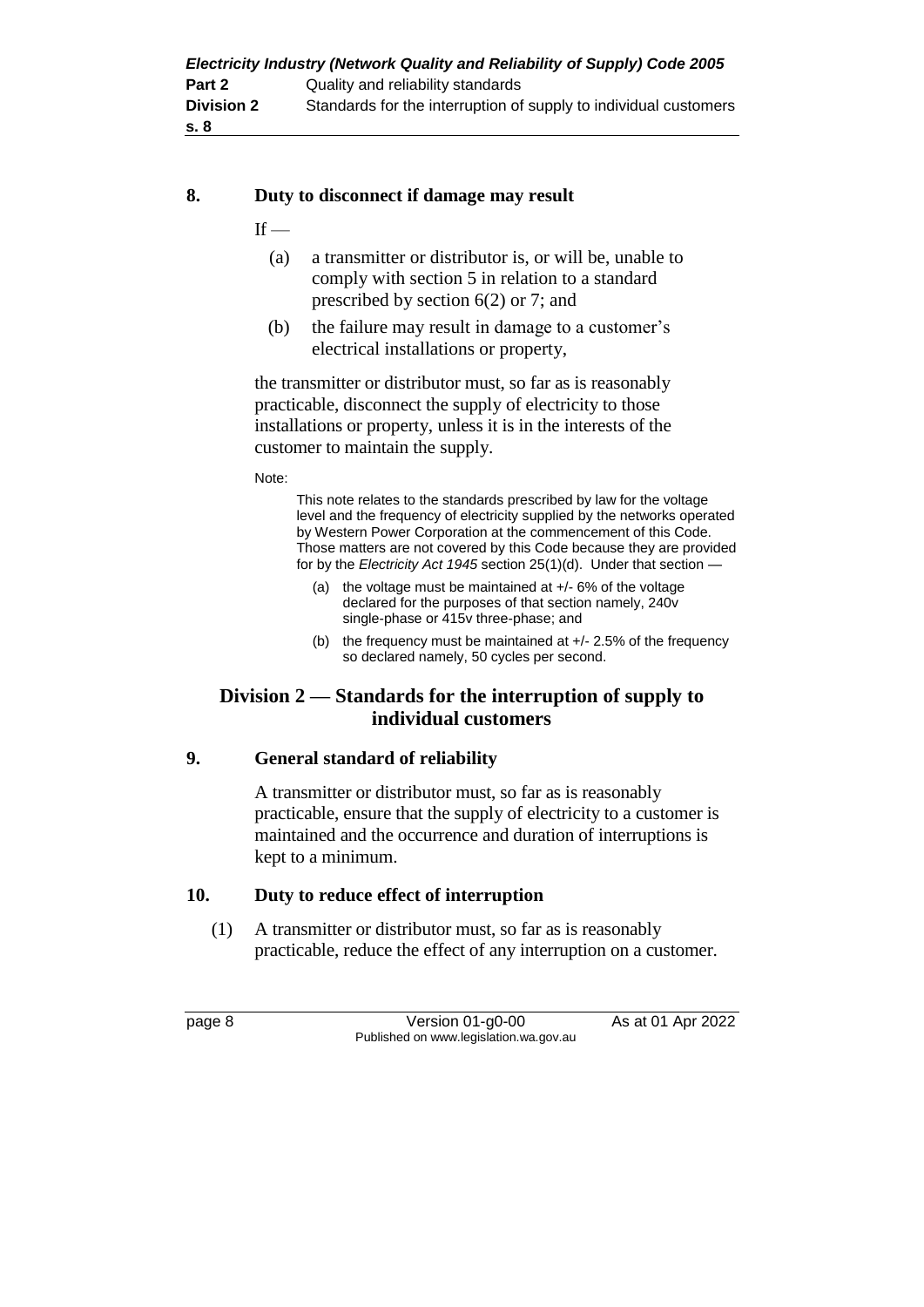- (2) Without limiting subsection (1), a transmitter or distributor must consider whether the transmitter or distributor should supply electricity by alternative means to a customer who will be affected by a proposed interruption if —
	- (a) the interruption is expected to exceed the relevant period under section 11(2);
	- (b) the effect of the interruption on the customer's business is likely to be substantial; or
	- (c) the transmitter or distributor is aware that a person living in the customer's premises has special health needs and requires electricity for the operation of equipment that caters to those needs.

### **11. Planned interruptions**

 $(1A)$  In this section —

*customer* includes an eligible person as defined in section 16.

- (1) It is not a breach of section 9 for a transmitter or distributor to interrupt the supply of electricity to a customer for the purpose of maintaining or altering the transmitter's or distributor's network  $if -$ 
	- (a) so far as is reasonably practicable, the length of the interruption does not exceed the relevant period specified in subsection (2); and
	- (b) the transmitter or distributor has given notice of the proposed interruption to the customer —
		- (i) not less than 72 hours before the start of the interruption; or
		- (ii) if it is not reasonably practicable to comply with subparagraph (i), at the earliest practicable time before the start of the interruption.

As at 01 Apr 2022 Version 01-g0-00 Page 9 Published on www.legislation.wa.gov.au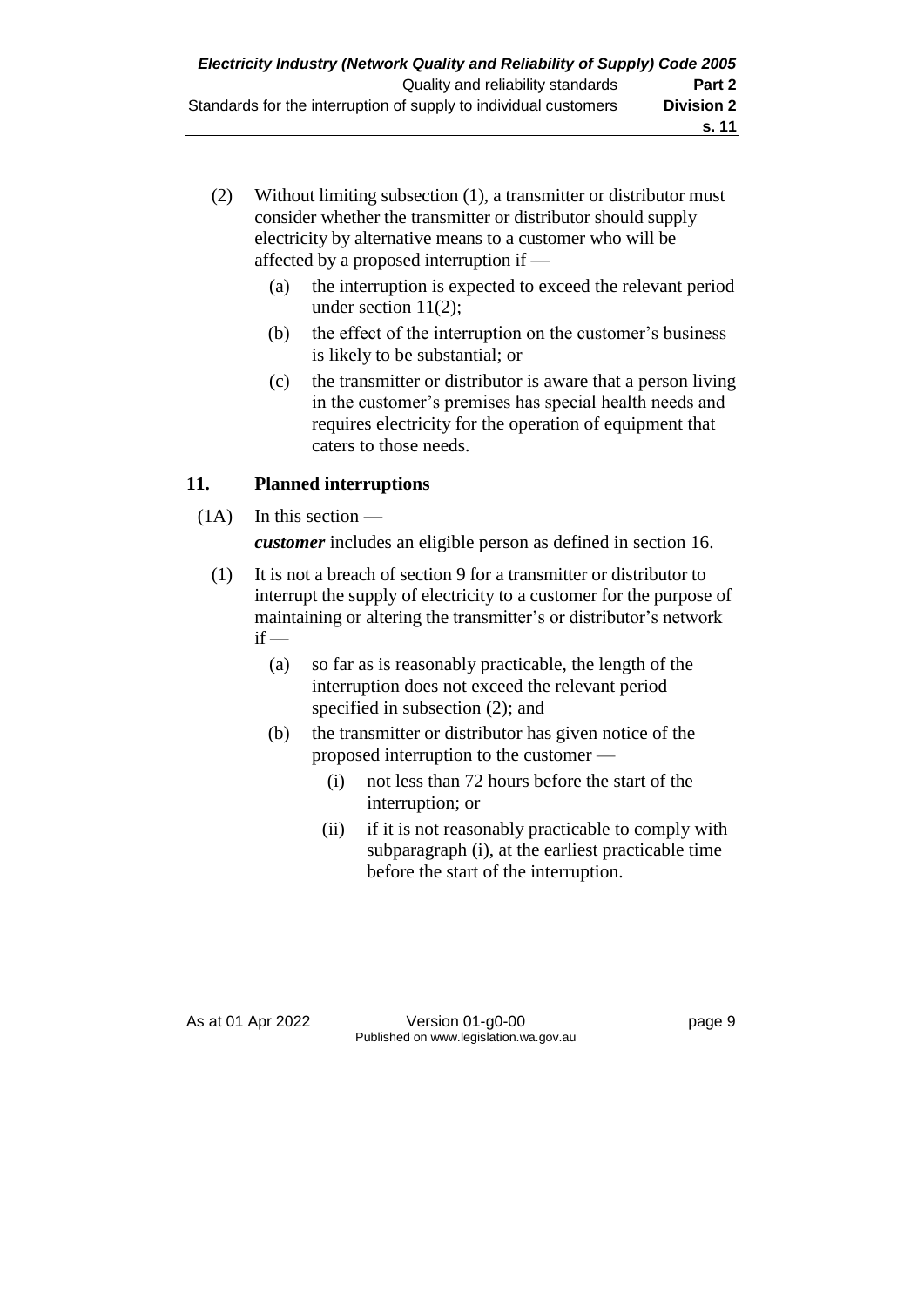- (2) The periods referred to in subsection  $(1)(a)$  and section  $11A(3)(a)$ are —
	- (a) if the customer's premises are on or south of the  $26<sup>th</sup>$  parallel of latitude —
		- (i) 6 hours; or
		- (ii) 4 hours, if at the time when notice is given the forecast maximum temperature issued by the Bureau of Meteorology in Perth for the area in which the premises are situated is 30°C or more for any part of the period of the interruption;
		- or
	- (b) if the customer's premises are north of the  $26<sup>th</sup>$  parallel of latitude, 4 hours.
- (3) It is sufficient for the purposes of subsection (1)(b) if the notice —
	- (a) is sent by post to the customer at the premises concerned or delivered to the customer's letterbox at those premises; or
	- (aa) is sent by post to the customer to an address, other than the address of the premises concerned, that has been nominated by the customer for notices to be given by post under this section; or
	- (ab) is sent electronically to the customer, including by email, facsimile, text message or the internet; or
	- (b) is broadcast twice on a television or radio station broadcasting to the area in which the premises are situated; or
	- (c) is published in a newspaper circulating in that area.
- (4) For the purposes of subsection  $(3)(ab)$ , a notice cannot be given by telephone or by publication on a website maintained by the transmitter or distributor.

*[Section 11 amended: Gazette 27 Nov 2009 p. 4781; 2 May 2017 p. 2287-8.]*

page 10 **Version 01-g0-00** As at 01 Apr 2022 Published on www.legislation.wa.gov.au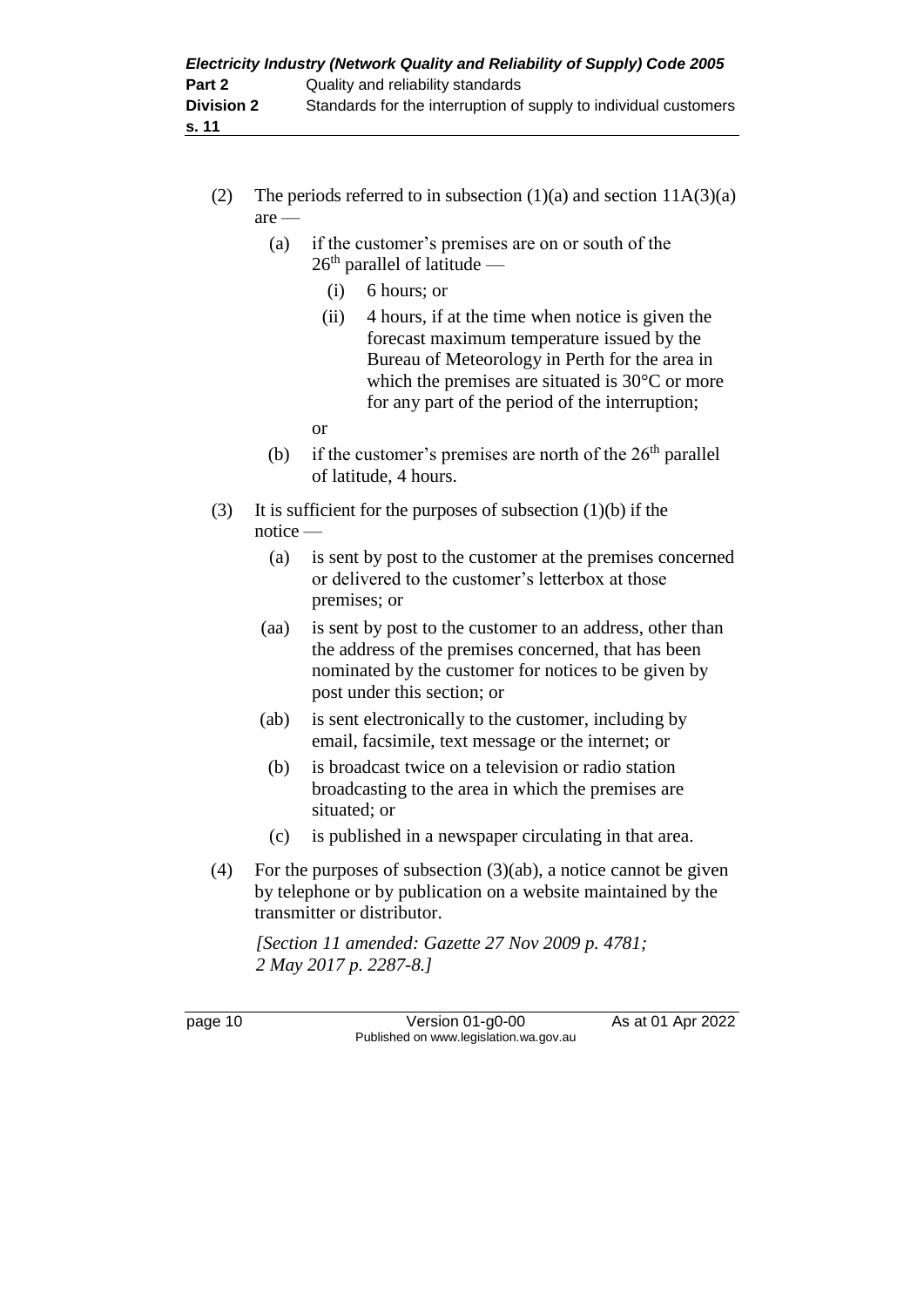#### **11A. Interruptions to restore supply from network**

(1) In this section —

*customer* includes an eligible person as defined in section 16.

- (2) This section applies if a customer is being supplied with electricity by alternative means because the customer is unable to receive supply from the network.
- (3) It is not a breach of section 9 for a transmitter or distributor to interrupt the supply of electricity to a customer for the purpose of restoring the supply of electricity to the customer from the network if —
	- (a) so far as is reasonably practicable, the length of the interruption does not exceed the relevant period specified in section 11(2); and
	- (b) the transmitter or distributor has used its best endeavours to give notice of the proposed interruption by contacting —
		- (i) the customer; or
		- (ii) if the customer's premises are residential premises, the customer or another person who resides at those premises.
- (4) For the purposes of subsection (3)(b), the customer or other person may be contacted face to face, by post or by telephone, email, facsimile, text message, the internet or other electronic means but not by the publication of a notice on a website maintained by the transmitter or distributor.

*[Section 11A inserted: Gazette 2 May 2017 p. 2288.]*

#### **12. Significant interruptions to small use customers**

 $(1)$  In this section —

*permitted number of times* means —

(a) for small use customers in the Perth CBD or the urban areas, 9 times; and

As at 01 Apr 2022 Version 01-g0-00 page 11 Published on www.legislation.wa.gov.au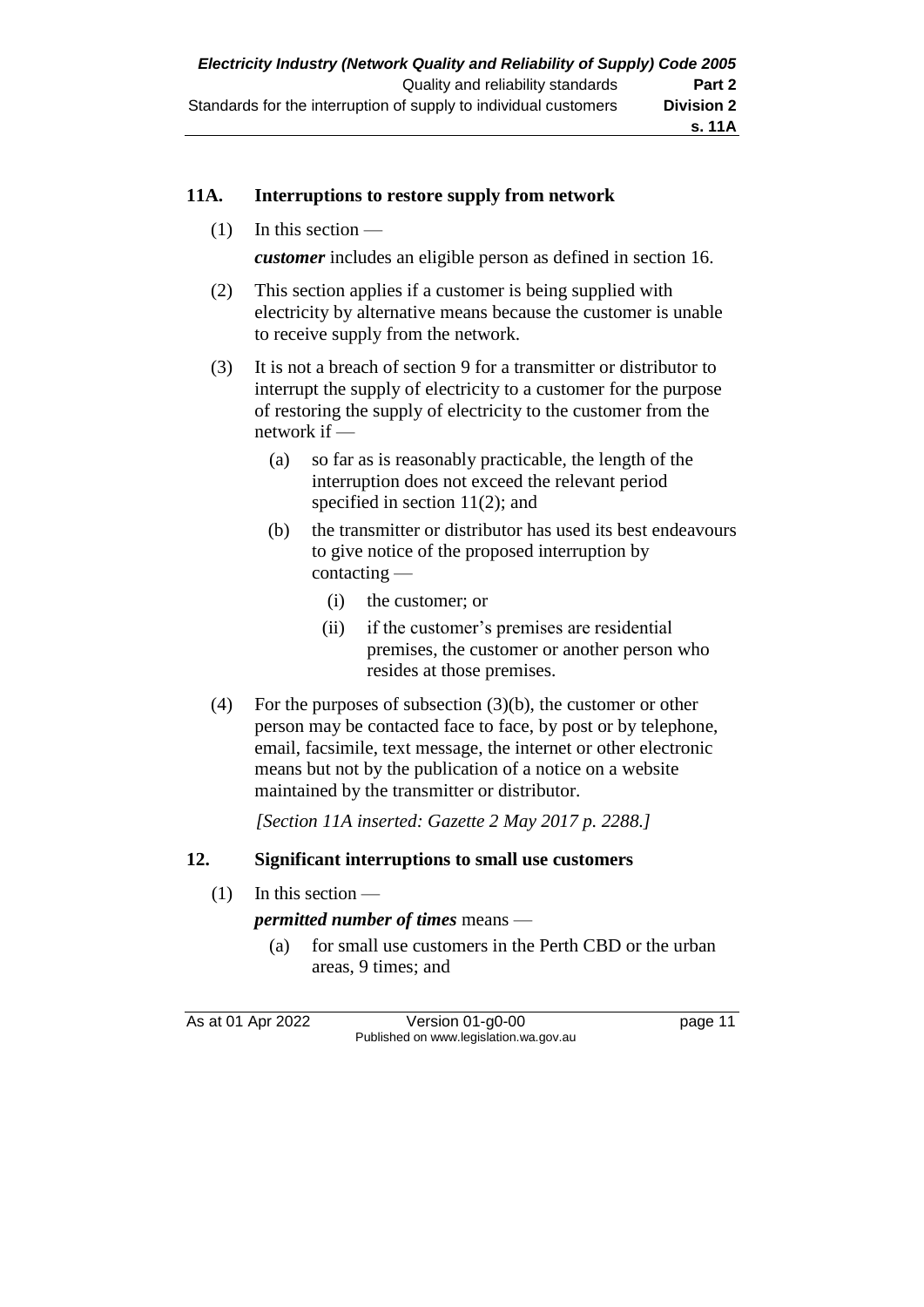|                   | Electricity Industry (Network Quality and Reliability of Supply) Code 2005  |
|-------------------|-----------------------------------------------------------------------------|
| Part 2            | Quality and reliability standards                                           |
| <b>Division 3</b> | Standards for the duration of interruption of supply in particular<br>areas |

| ۰. | ۹ | ×<br>۰. |  |
|----|---|---------|--|
|    |   |         |  |

(b) 16 times for small use customers in other areas;

*prescribed standard* means the supply of electricity for 9 years in every 10 without the interruption of supply exceeding that specified in subsection  $(2)(a)$  or  $(b)$ ;

*year* means the period of 12 months ending on 30 June.

- (2) This section applies at any time when the supply of electricity by a distributor to a small use customer —
	- (a) has been interrupted for more than 12 hours continuously; or
	- (b) has in the preceding year been interrupted more than the permitted number of times,

and the distributor considers that the prescribed standard is unlikely to be met in respect of the customer.

- (3) The distributor must either
	- (a) remedy the cause or causes of interruption so that the prescribed standard is met; or
	- (b) enter into an alternative arrangement to the small use customer's satisfaction for the supply of electricity to the customer.

#### **Division 3 — Standards for the duration of interruption of supply in particular areas**

#### **13. Standards prescribed for particular areas**

 $(1)$  In this section —

*customer premises* means premises on which electrical installations are connected to a transmission or distribution system for the purpose of receiving supply.

(2) A transmitter or distributor must, so far as is reasonably practicable, ensure that for customer premises in an area referred to in the first column of the Table to this subsection the average total length of interruptions of supply, as calculated under

page 12 **Version 01-g0-00** As at 01 Apr 2022 Published on www.legislation.wa.gov.au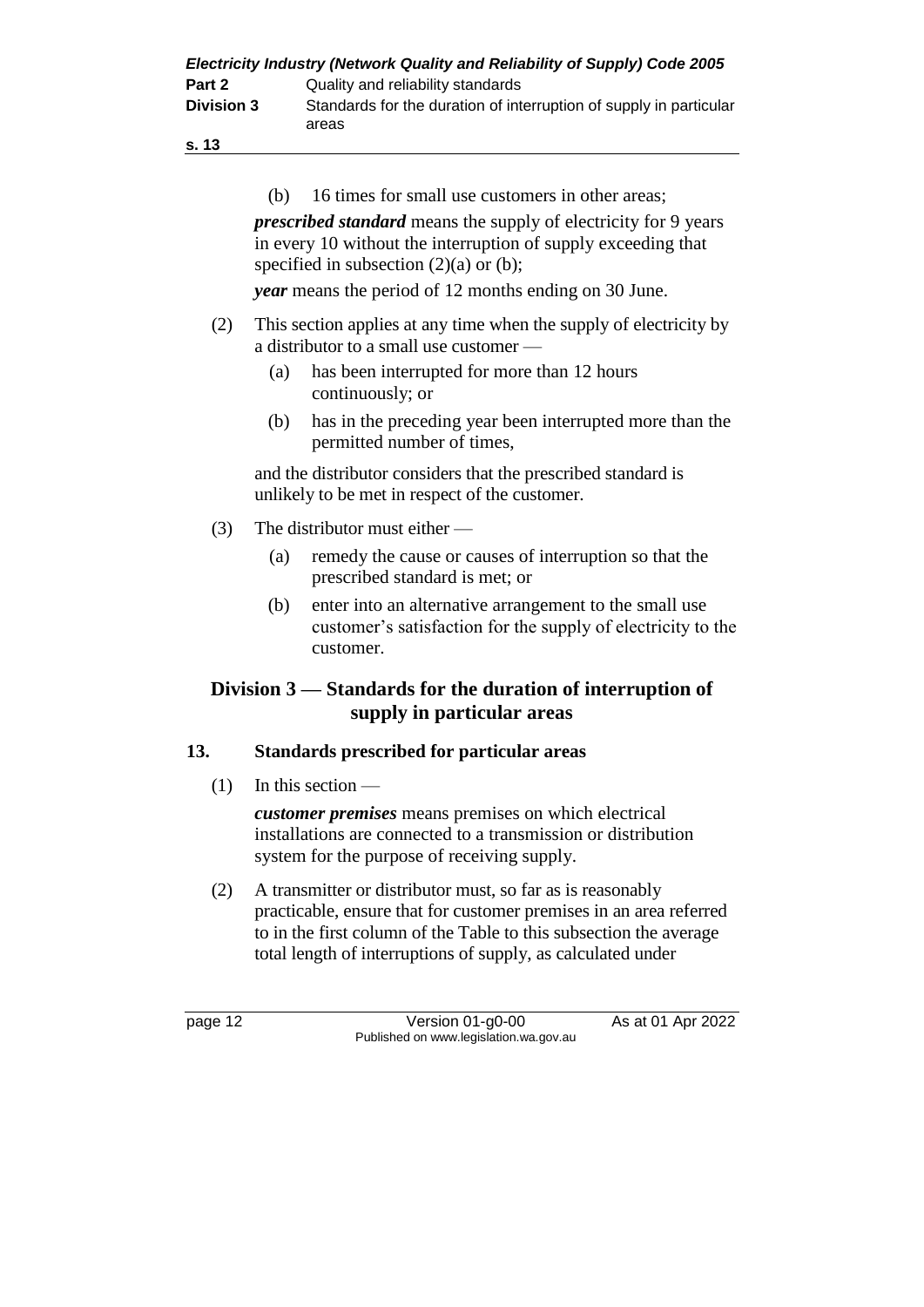subsection (3), does not exceed the number of minutes specified in the second column opposite the reference to that area.

| Table                                       |                                                              |  |  |  |
|---------------------------------------------|--------------------------------------------------------------|--|--|--|
| <b>Area</b>                                 | <b>Standard for average total</b><br>length of interruptions |  |  |  |
| the Perth CBD                               | 30                                                           |  |  |  |
| the urban areas other than<br>the Perth CBD | 160                                                          |  |  |  |
| any other area of the State                 |                                                              |  |  |  |

- (3) For the purposes of subsection (2), the average total length of interruptions of supply is to be calculated as at 30 June in each year —
	- (a) by taking the average total length, in minutes, of interruptions of supply to customer premises in an area during each year of the period of 4 years ending on that day; and
	- (b) by then taking the average of the 4 annual figures determined under paragraph (a).
- (4) Each customer premises, or part of such premises, for which the supply of electricity is metered separately under the *Energy Operators (Powers) Act 1979* section 62(5) are separate premises for the purposes of this section.

### **Division 3A — Temporary reliability standards for supply to particular areas**

*[Heading inserted: Gazette 25 Sep 2018 p. 3568.]*

#### **13A. Temporary reliability standards for Eastern Goldfields and North Country**

(1) The reliability standards in this Division apply during the period beginning on 1 October 2018 and ending on 30 September 2028.

As at 01 Apr 2022 Version 01-g0-00 page 13 Published on www.legislation.wa.gov.au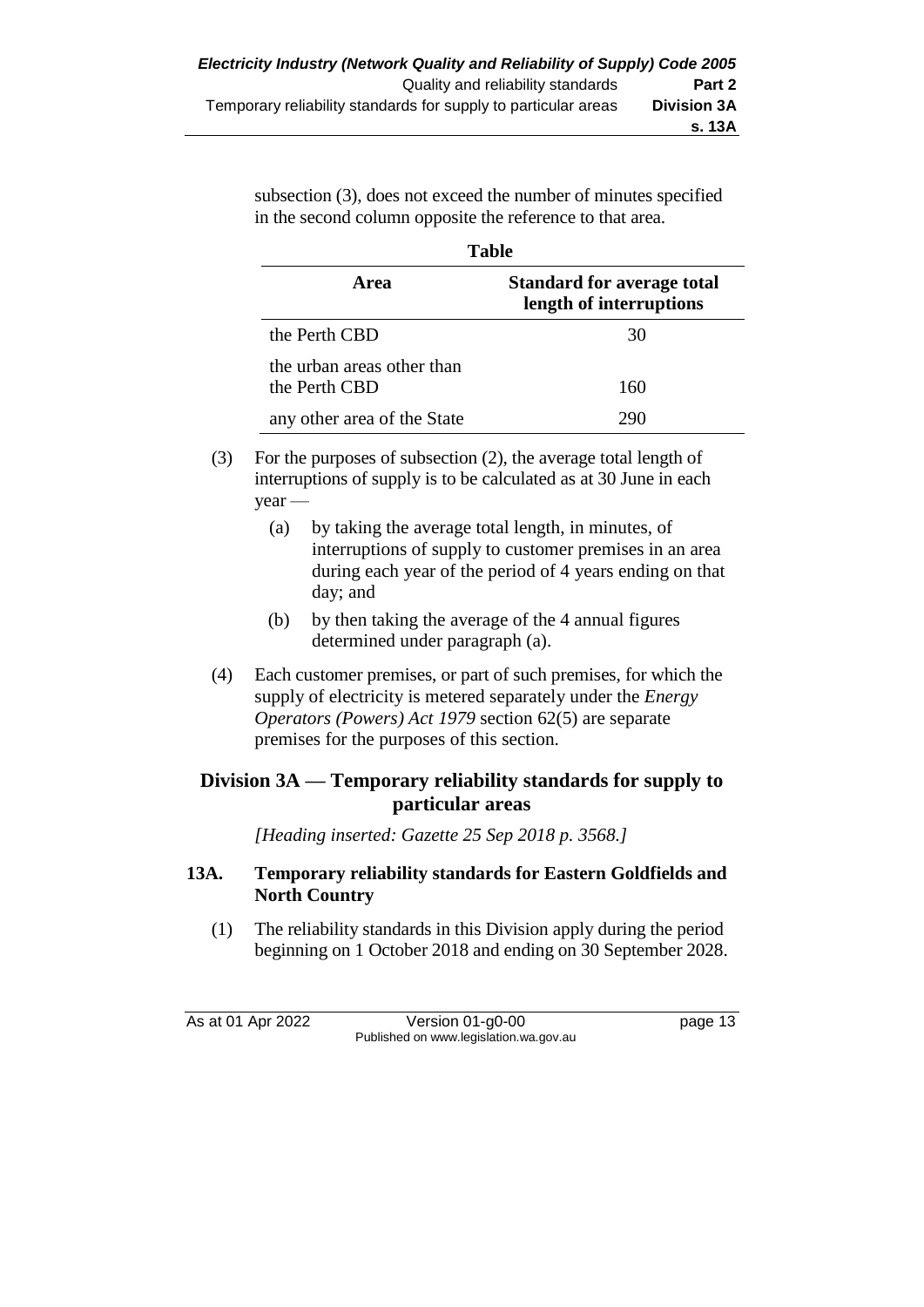(2) In this Division —

*essential services* includes, but are not necessarily limited to, services such as hospitals and railways where the maintenance of a supply of electricity is necessary for the maintenance of public health, order and safety.

*[Section 13A inserted: Gazette 25 Sep 2018 p. 3568; amended: Gazette 12 Nov 2021 p. 5091.]*

#### **13B. Temporary reliability standards for supply to Eastern Goldfields**

- (1) Electricity Networks Corporation must, so far as is reasonably practicable, have in place arrangements to—
	- (a) restore and maintain at least 45MW of supply to essential services loads and the majority of small use customers in the Eastern Goldfields as soon as is reasonably practicable following the occurrence of an unplanned outage of a transmission element supplying the Eastern Goldfields; and
	- (b) maintain at least 45MW of supply to essential services loads and the majority of small use customers in the Eastern Goldfields during the occurrence of a planned outage of a transmission element supplying the Eastern Goldfields.

*[Section 13B inserted: Gazette 25 Sep 2018 p. 3568-9.]*

#### **13C. Temporary reliability standards for supply to North Country**

- (1) Electricity Networks Corporation must, so far as is reasonably practicable, have in place arrangements to—
	- (a) restore and maintain at least 50MW of supply to essential services loads and the majority of small use customers in the North Country as soon as reasonably practicable following the occurrence of an unplanned outage of a transmission element supplying the North Country; and

page 14 Version 01-g0-00 As at 01 Apr 2022 Published on www.legislation.wa.gov.au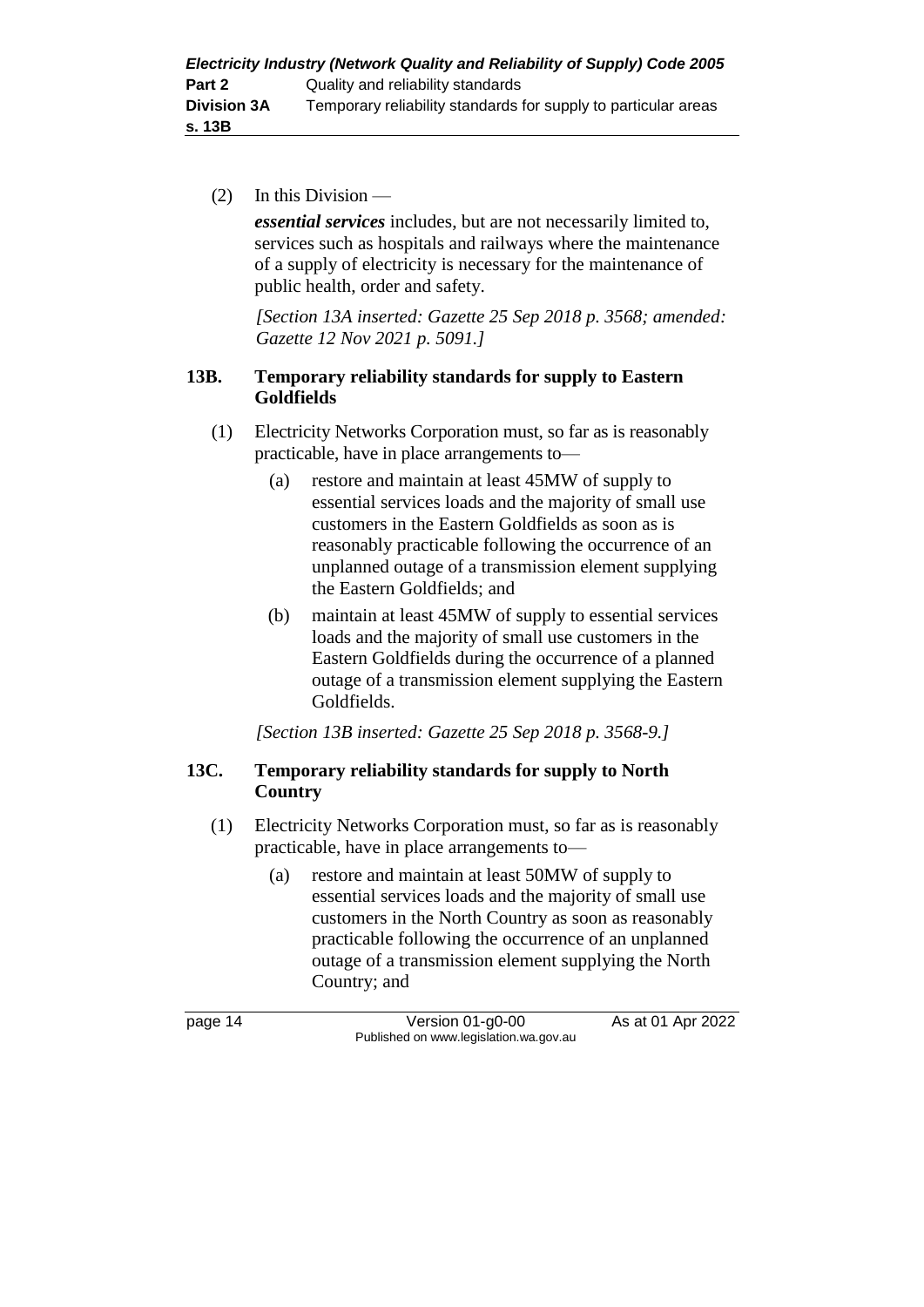(b) maintain at least 50MW of supply to essential services loads and a majority of small use customers in the North Country during a planned outage of a transmission element supplying the North Country.

*[Section 13C inserted: Gazette 25 Sep 2018 p. 3569.]*

#### **Division 4 — Variation of obligations under this Part**

#### **14. Alternative provision may be made by Minister on application**

- (1) A transmitter or distributor may apply to the Minister for
	- (a) an exemption from compliance with a provision of this Part; and
	- (b) the replacement of that provision by another provision to be complied with by the transmitter or distributor in the supply of electricity.
- (2) An application under subsection (1) must be referred to the Authority for its advice.
- (3) If, having regard to the advice of the Authority, the Minister is satisfied that it is appropriate to do so, the Minister may by instrument —
	- (a) exempt the transmitter or distributor from compliance with the provision concerned; and
	- (b) attach to the exemption a condition that another provision, in place of the provision for which an exemption is granted, is to be complied with by the transmitter or distributor in the supply of electricity.
- (4) An exemption may be expressed to apply
	- (a) generally; or
	- (b) only in respect of a specified area, or a specified part of an area, to which the transmitter's or distributor's licence applies.

As at 01 Apr 2022 Version 01-g0-00 Published on www.legislation.wa.gov.au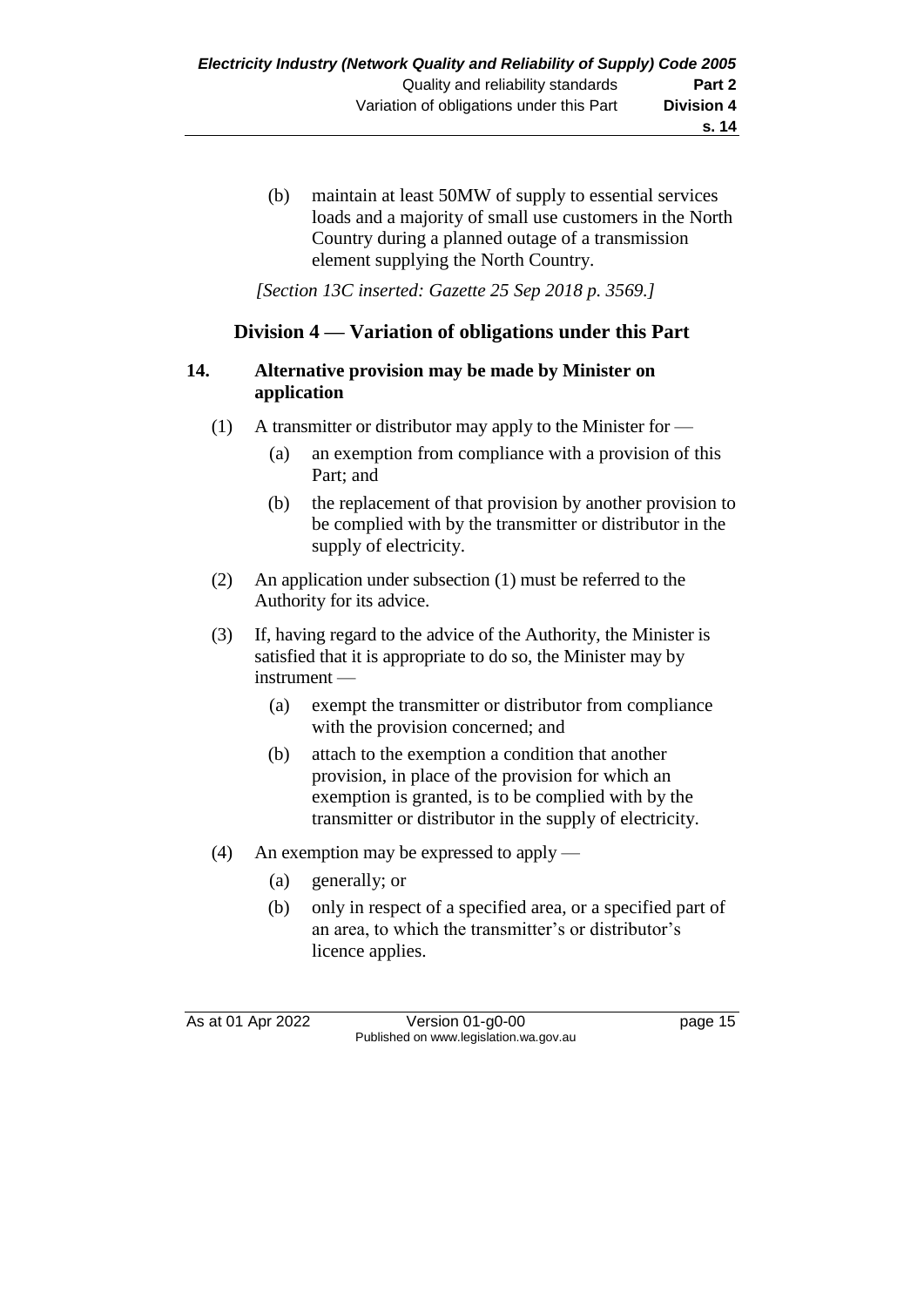- (5) An instrument under subsection (3) may provide for circumstances in which, and conditions (additional to that mentioned in subsection (3)(b)) subject to which, an exemption is to apply.
- (6) An exemption is of no effect at any time when a condition to which it is subject is not being observed.
- (7) The Minister may at any time, after obtaining the advice of the Authority, by notice in writing to the transmitter or distributor, revoke or vary an instrument under subsection (3), including by imposing any further condition to be complied with by the transmitter or distributor.
- (8) A transmitter or distributor to which an instrument under subsection (3) applies must, on request by a customer of the transmitter or distributor who is or may be affected by the operation of the instrument, provide the customer, free of charge, with a copy of the instrument and of any notice given under subsection (7).

#### **15. Provisions may be excluded or modified by agreement**

- (1) A customer and a transmitter or a distributor may agree in writing that a provision of this Part is excluded or modified in relation to the supply of electricity by the transmitter or distributor to the customer.
- (2) An agreement under subsection (1) must set out the matters that the parties consider are the advantages and disadvantages to the customer of entering into the agreement.
- (3) This Part has effect in relation to the supply of electricity to a customer subject to any agreement entered into by the customer under this section.

page 16 **Version 01-g0-00** As at 01 Apr 2022 Published on www.legislation.wa.gov.au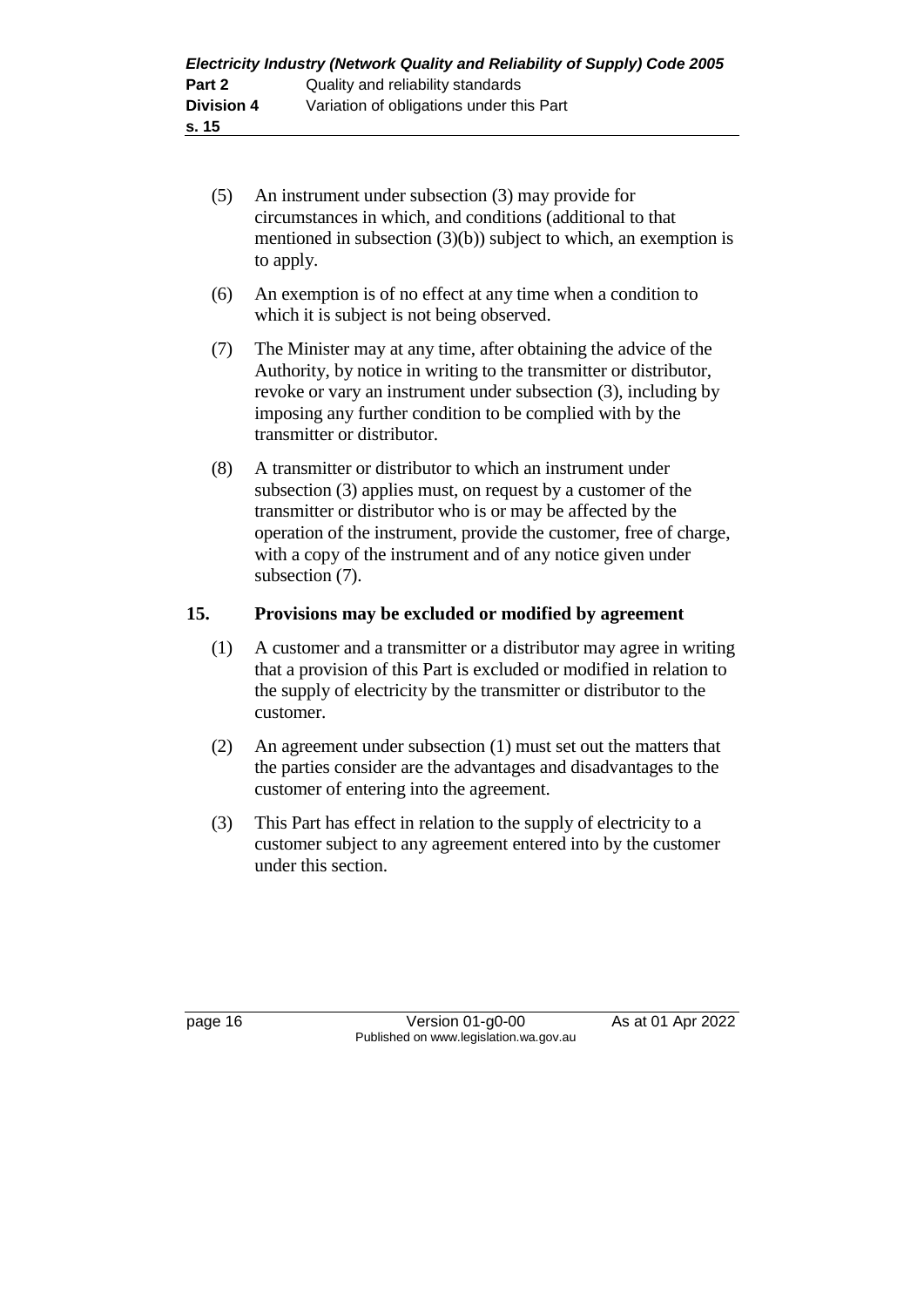**s. 16**

## **Part 3 — Payments for failure to meet certain standards**

*[Heading amended: Gazette 27 Nov 2009 p. 4781.]*

#### **16. Terms used**

In this Part —

*corporation* means the Electricity Networks Corporation, the Regional Power Corporation, or a subsidiary of either of those corporations, but only so far as the corporation is operating a distribution system;

#### *eligible person* means —

- (a) a customer who is supplied with electricity from a distribution system operated by a corporation and who consumes not more than 50 MWh of electricity per year; or
- (b) a person who
	- (i) at separately metered premises; or
	- (ii) at premises, other than separately metered premises, where the person principally resides or carries on a business,

is supplied with electricity from a distribution system operated by a corporation and who consumes not more than 50 MWh of electricity per year;

*emergency operating state* has the meaning given by section 3.5.1 of the Wholesale Electricity Market Rules published in the *Gazette* on 5 October 2004 at pages 4323 to 4725;

*separately metered premises* means premises, or part of premises, for which the supply of electricity is metered separately under the *Energy Operators (Powers) Act 1979* section  $62(5)$ .

*[Section 16 amended: Gazette 31 Mar 2006 p. 1346; 27 Nov 2009 p. 4782.]*

As at 01 Apr 2022 Version 01-g0-00 Published on www.legislation.wa.gov.au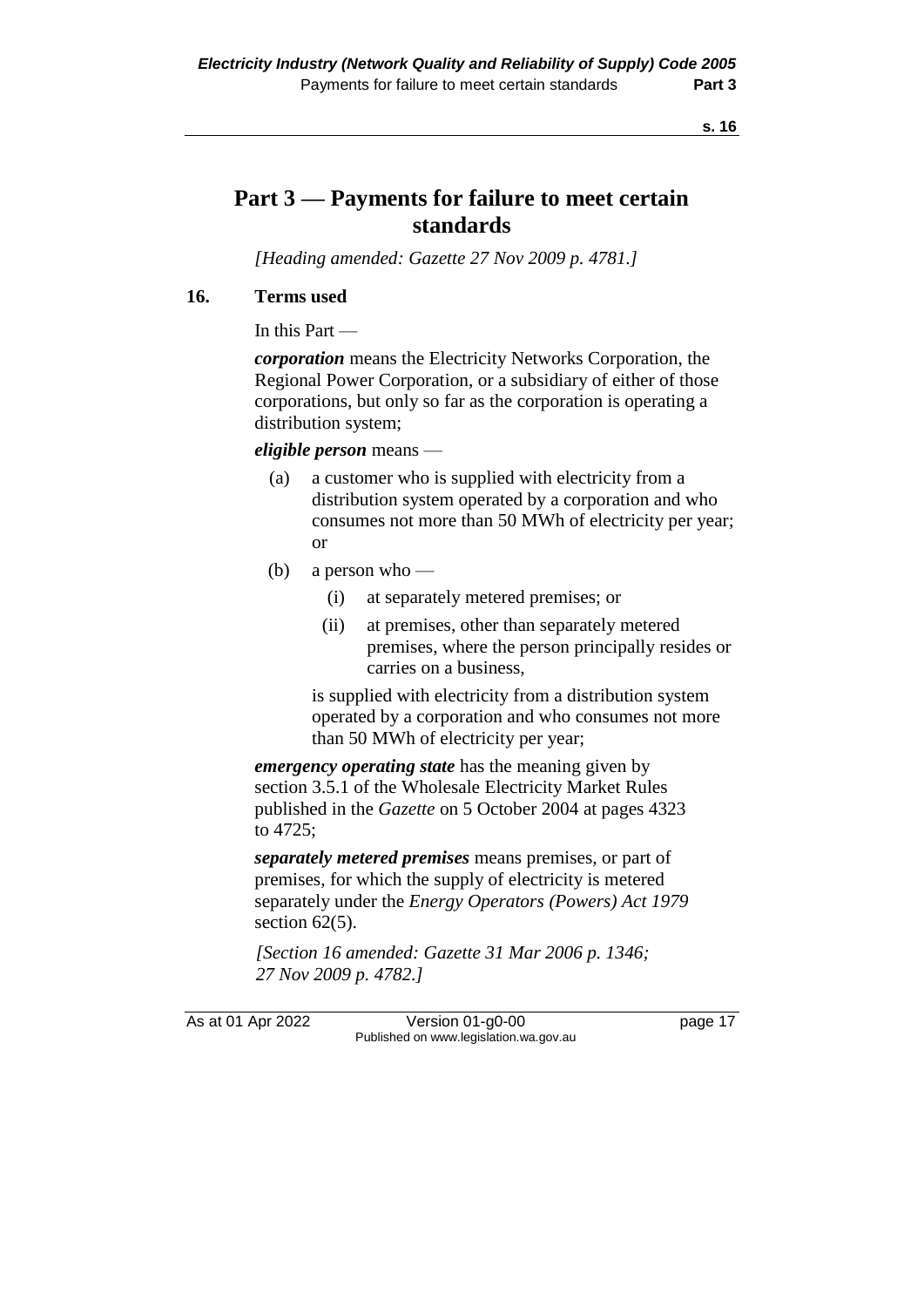**s. 17**

#### **17. Interruptions to which this Part does not apply**

- (1) Sections 18 and 19 do not apply to an interruption that
	- (a) is to the supply of electricity on the South West interconnected system and —
		- (i) that occurs during, or as a consequence of, an emergency operating state; or
		- (ii) that is occasioned by the exercise or performance of a power or duty under a written law to disconnect the supply of electricity to any premises on account of fire or other hazard or to facilitate the rescue of any person or property;
	- (b) is caused by the eligible person or equipment under the eligible person's control; or
	- (c) the Minister determines should not attract a payment under this Part because it occurred in exceptional circumstances.
- (2) A determination under subsection  $(1)(c)$  is to be made by order published in the Gazette, and may be revoked or amended by the Minister in the same way.

*[Section 17 amended: Gazette 27 Nov 2009 p. 4783.]*

#### **18. Payment for failure to give required notice of planned interruption**

 $If -$ 

- (a) a corporation fails to give an eligible person not less than 72 hours notice of a planned interruption as required by section  $11(1)(b)(i)$ ; and
- (b) the person, within 60 days after the interruption, applies to the corporation for compensation under this section,

the corporation must, within 30 days after the application is made, pay the sum of \$20 in respect of the failure to the person or as provided by section 22.

*[Section 18 amended: Gazette 27 Nov 2009 p. 4783.]*

page 18 **Version 01-g0-00** As at 01 Apr 2022 Published on www.legislation.wa.gov.au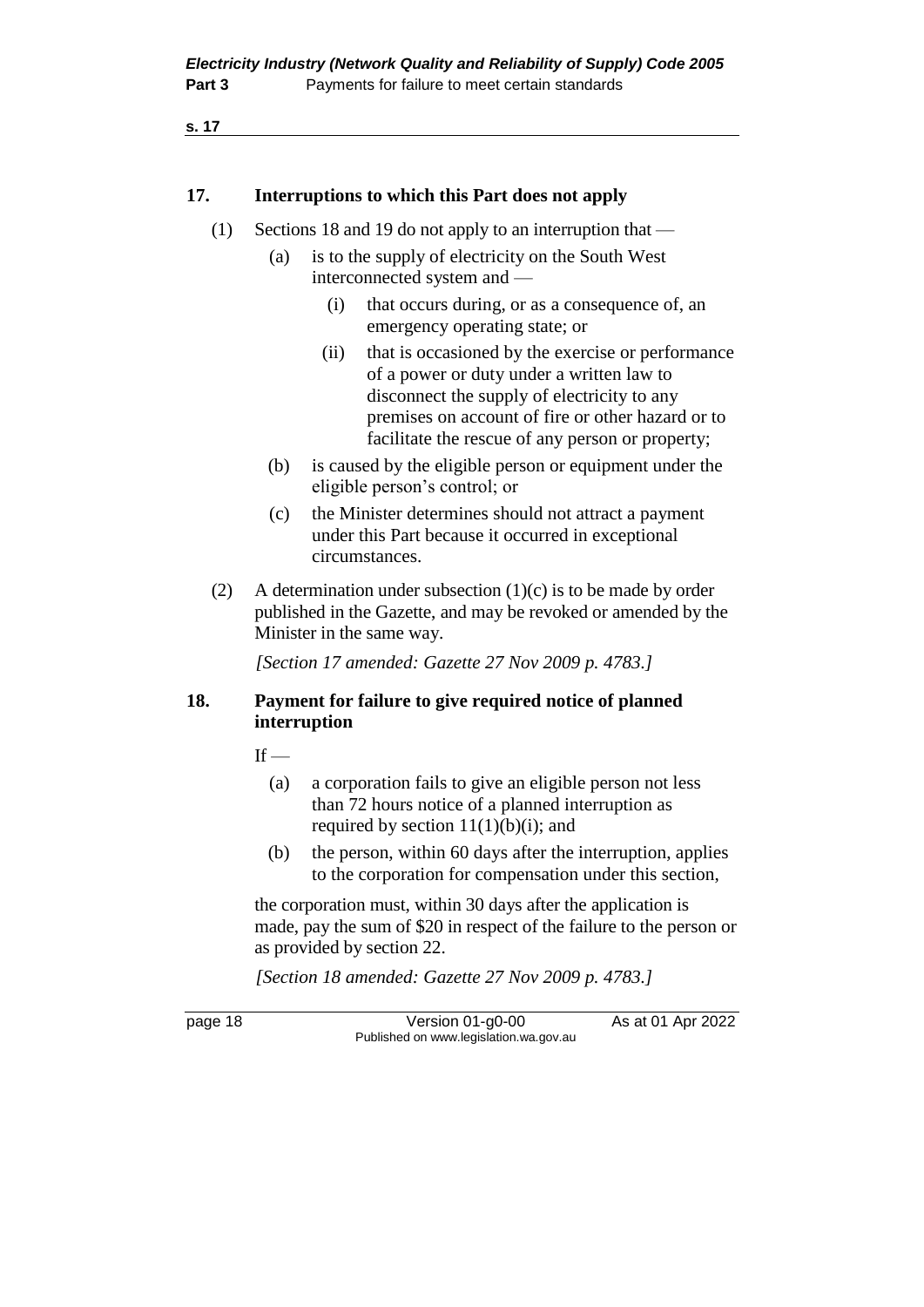#### **19. Payment for supply interruptions exceeding 12 hours**

- $(1)$  If
	- (a) the supply of electricity by a corporation to an eligible person is interrupted for more than 12 hours continuously, whether or not notice has been given to the person under section  $11(1)$  or  $11A(3)$ ; and
	- (b) the person, within 60 days after the interruption ceases, applies to the corporation for compensation under this section,

the corporation must, within 30 days after the application is made, pay the sum of \$80 in respect of the interruption to the person or as provided by section 22.

- (2) For the purposes of subsection  $(1)(a)$  the period of 12 hours is to be calculated from the time when the corporation —
	- (a) was advised by the person that the supply of electricity was interrupted; or
	- (b) should have become aware, on account of the information reasonably available to it, that the person's supply had been interrupted,

whichever is the earlier.

Note:

A person who is dissatisfied with a failure or refusal of a corporation to pay a sum in accordance with this section or section 18 may seek to enforce payment by application to the electricity ombudsman under the Act Part 7.

*[Section 19 amended: Gazette 27 Nov 2009 p. 4783; 2 May 2017 p. 2289.]*

#### **20. Only one application for each premises**

(1) For any particular interruption referred to in section 18(a) or 19(1)(a) not more than one application may be made to the corporation under that section in respect of any premises.

As at 01 Apr 2022 Version 01-g0-00 Page 19 Published on www.legislation.wa.gov.au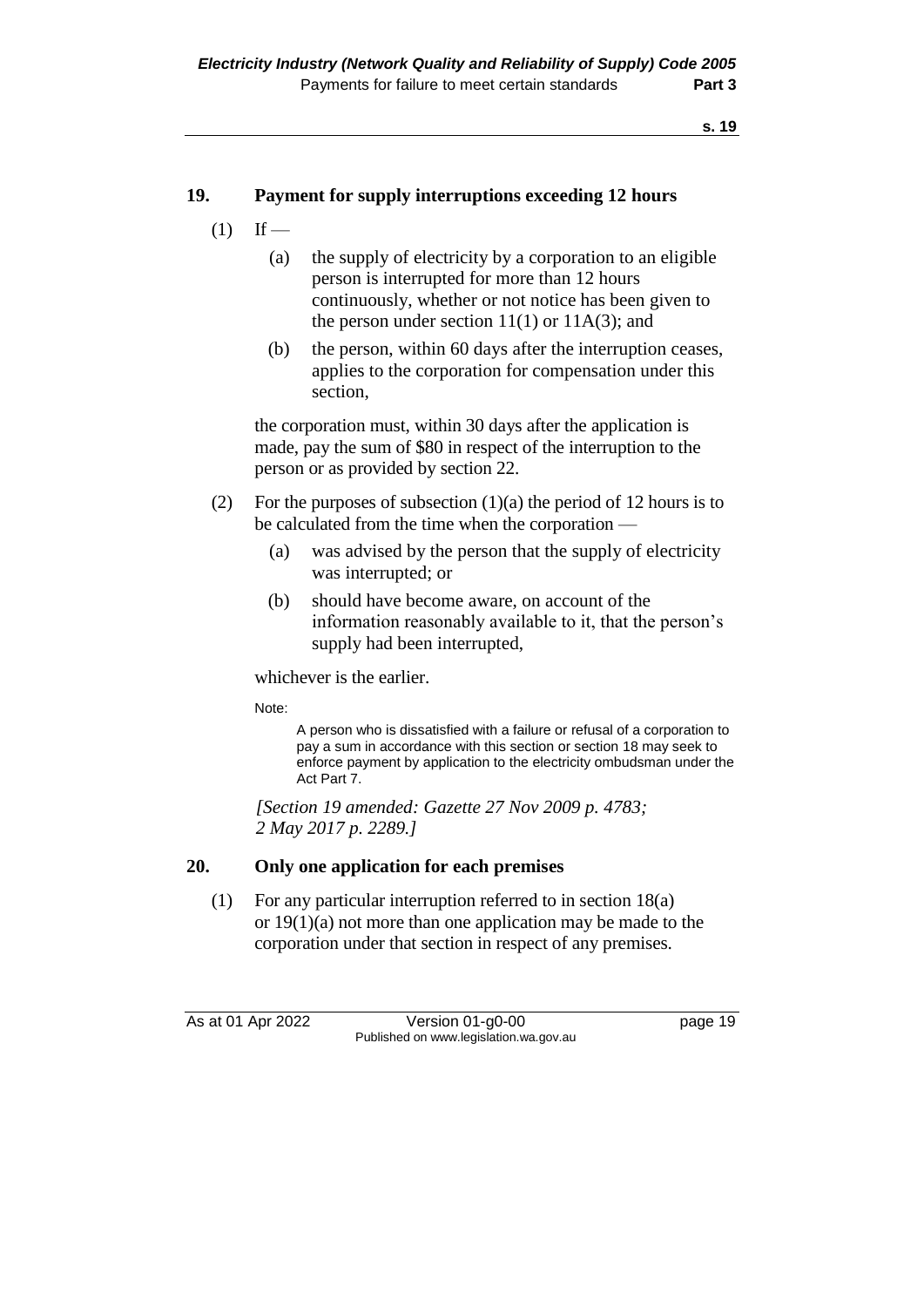#### **s. 21**

- (2) Each premises or part of premises
	- (a) that are separately metered premises; or
	- (b) where an eligible person principally resides or carries on a business,

are separate premises for the purposes of subsection (1).

*[Section 20 amended: Gazette 27 Nov 2009 p. 4782.]*

#### **21. Information to be provided**

- (1) A corporation must provide eligible persons who are customers with information as to —
	- (a) the rights conferred by sections 18 and 19;
	- (b) how applications under those sections may be made; and
	- (c) the manner in which applications will be dealt with by the corporation.
- (2) A corporation must provide the information described in subsection (1) to a customer by written notice sent to the customer at the address to which accounts are sent, whether accompanying an account or otherwise.
- (3) A notice under subsection (2) must be given to a customer by a corporation not less than once in each financial year of the corporation.

*[Section 21 amended: Gazette 27 Nov 2009 p. 4782-3.]*

#### **22. Alternative methods of payment**

A payment under section 18 or 19 may, instead of being made to the person concerned, be made by the corporation —

- (a) to the retail licensee who supplies electricity to the person if there is an arrangement in force under which the sum will be paid or credited to the person; or
- (b) as agreed between the corporation and the person.

*[Section 22 amended: Gazette 27 Nov 2009 p. 4783.]*

page 20 **Version 01-g0-00** As at 01 Apr 2022 Published on www.legislation.wa.gov.au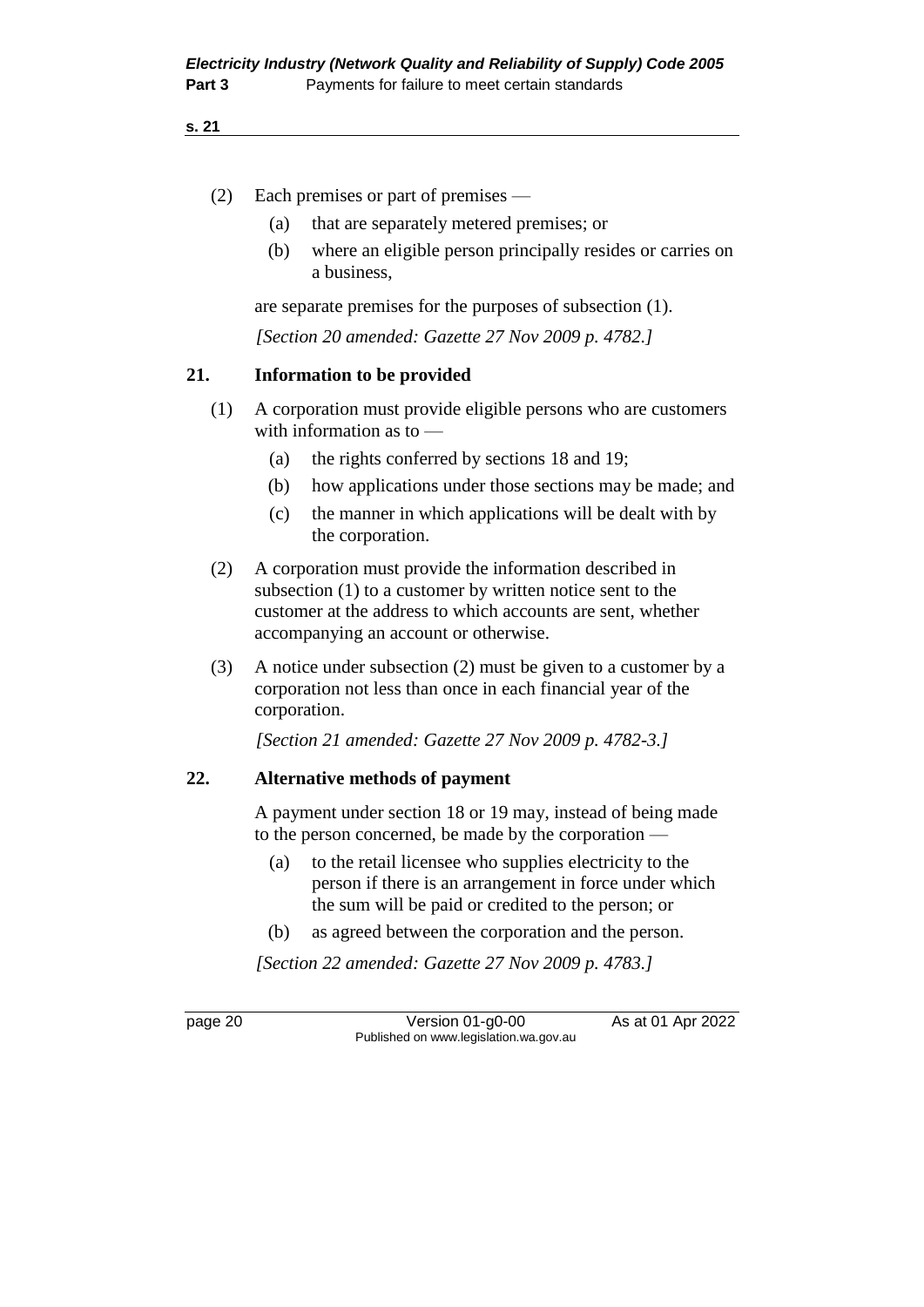## **Part 4 — Duties incidental to the prescribed standards**

### **Division 1 — Monitoring, record keeping and investigation**

#### **23. Monitoring and record keeping**

- (1) A transmitter or distributor must take all such steps as are reasonably necessary to monitor the operation of its network to ensure compliance with —
	- (a) the provisions of Part 2 or an instrument made under section 14(3); and
	- (b) the reporting requirements under sections 26 and 27.
- (2) A transmitter or distributor must keep such records of information as are required for the purposes of subsection (1) and retain the information for at least 5 years after the day on which a report containing the information is published under section 26 or 27.

*[Section 23 amended: Gazette 2 May 2017 p. 2289.]*

#### **24. Quality investigations**

 $(1)$  In this section —

*working day* means a day other than a Saturday, a Sunday or a public holiday throughout the State or in the area where the relevant premises are situated.

- (2) A customer who considers that the supply of electricity to the customer's electrical installations by a transmitter or distributor does not, or did not at a particular time or on a particular occasion, comply with —
	- (a) section  $6(2)$  or 7; or
	- (b) an instrument made under section 14(3),

may in writing request the transmitter or distributor to investigate whether the supply of electricity complies with, or at a particular time or on a particular occasion complied with, that section or that instrument.

As at 01 Apr 2022 Version 01-g0-00 Published on www.legislation.wa.gov.au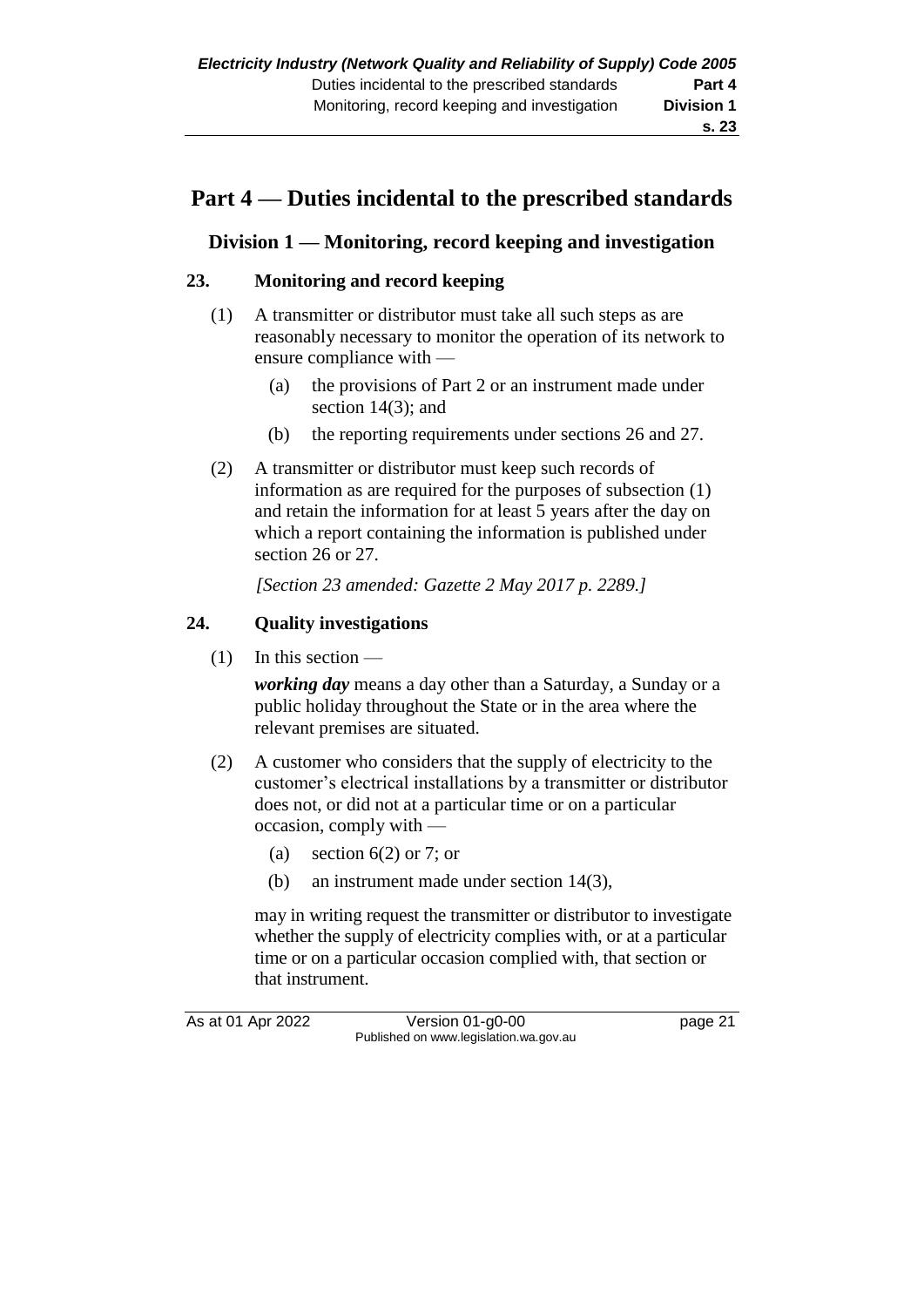- (3) If a request is so made, the transmitter or distributor must within 20 working days complete the investigation, and must take such field measurements as may be required for that purpose.
- (4) The transmitter or distributor must report the results of the investigation to the customer concerned.
- (5) Subsection (3) does not apply if the transmitter or distributor believes on reasonable grounds that the request is frivolous or vexatious or is not made in good faith.

#### **Division 2 — Complaints**

#### **25. Information to be given to small use customers**

 $(1)$  In this section —

*complaint* means a complaint that a provision of Part 2, or of an instrument made under section 14(3), has not been, or is not being, complied with.

- (2) A transmitter and a distributor must make available, at no cost, a copy of a document setting out information about its complaints handling processes to a small use customer —
	- (a) who makes a complaint to the transmitter or distributor; or
	- (b) asks to be given such information.
- (3) The document referred to in subsection (2) must inform a small use customer of any right that the customer has to refer to the electricity ombudsman under the Act Part 7 a complaint that is not resolved to the customer's satisfaction.

page 22 Version 01-g0-00 As at 01 Apr 2022 Published on www.legislation.wa.gov.au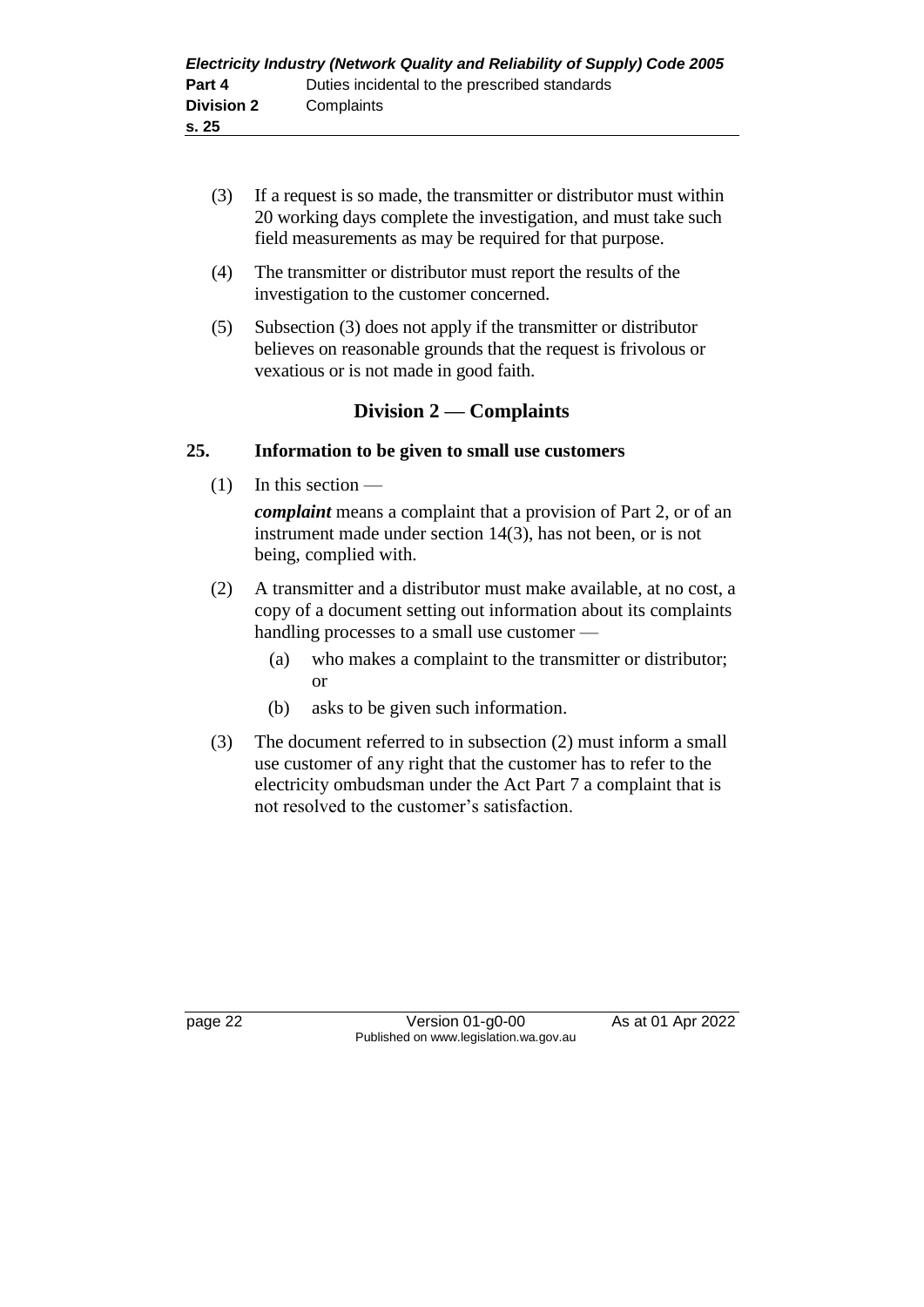### **Division 3 — Performance reporting**

#### **25A. Term used: reporting period**

 $(1)$  In this Division —

*reporting period*, in relation to an audit and report under section 26, means —

- (a) the period of 3 years; or
- (b) for a transmitter or distributor given a notice by the Authority under section 26A, the reporting period stated in that notice;

*reporting period*, in relation to a report under section 27, means the period of 1 year.

(2) A reporting period begins on 1 July and ends on 30 June, as relevant to that period.

*[Section 25A inserted: Gazette 2 May 2017 p. 2289.]*

#### **26. Audit and report on monitoring systems**

- (1) A transmitter and a distributor must, as required by subsection (2), arrange for an independent expert to audit, and report on, the operation of the systems that the transmitter or the distributor has in place for monitoring its compliance with Part 2 or an instrument made under section 14(3).
- (2) An audit under subsection (1) is to be carried out in respect of the operation of such systems during each reporting period.
- (3) A transmitter and a distributor must publish the report referred to in subsection (1) not later than 1 October following the reporting period.
- (4) A report is published for the purposes of subsection (3) if  $-$ 
	- (a) copies of it are available to the public, without cost, at places where the transmitter or distributor transacts business with the public; and

As at 01 Apr 2022 Version 01-g0-00 Published on www.legislation.wa.gov.au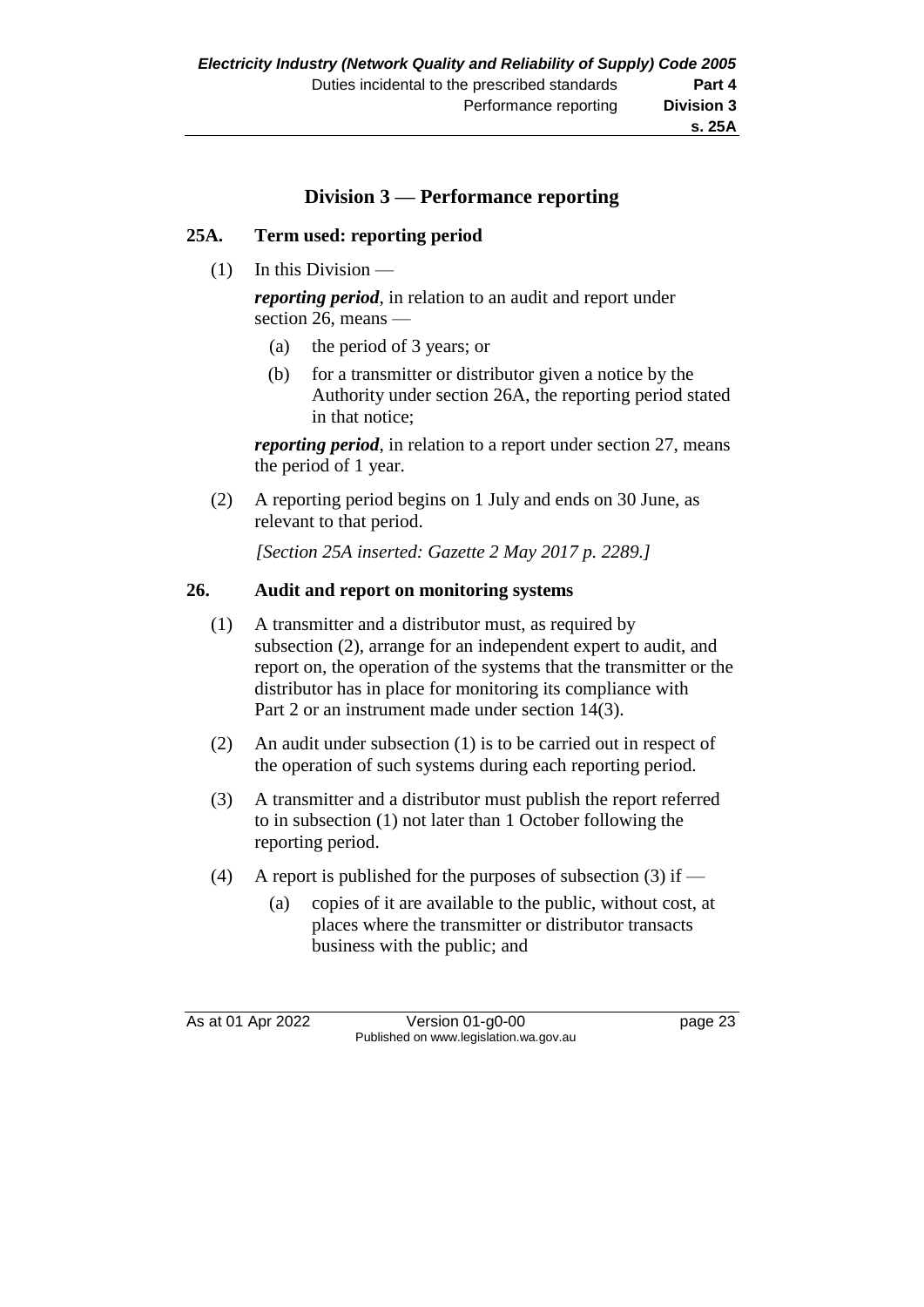- (b) a copy of it is posted on a website maintained by the transmitter or distributor.
- (5) A copy of each report must be given to the Minister and the Authority not less than 7 days before it is published under subsection (3).

*[Section 26 amended: Gazette 2 May 2017 p. 2289-90.]*

#### **26A. Authority may give notice regarding reporting period**

- (1) The Authority may give a transmitter or distributor a written notice stating that the reporting period is the period of 1 year or 2 years for the purposes of an audit and report under section 26.
- (2) The Authority may, by written notice, revoke a notice under subsection  $(1)$ .

*[Section 26A inserted: Gazette 2 May 2017 p. 2290.]*

#### **27. Publication of information about performance**

- (1) A transmitter and a distributor must
	- (a) prepare a report setting out the information described in Schedule 1, so far as it relates to the operations of the transmitter or distributor, in respect of each year ending on 30 June; and
	- (b) publish that report not later than the following 1 October.
- (2) A report is published for the purposes of subsection  $(1)(a)$  if
	- (a) copies of it are available to the public, without cost, at places where the transmitter or distributor transacts business with the public; and
	- (b) a copy of it is posted on a website maintained by the transmitter or distributor.

page 24 Version 01-g0-00 As at 01 Apr 2022 Published on www.legislation.wa.gov.au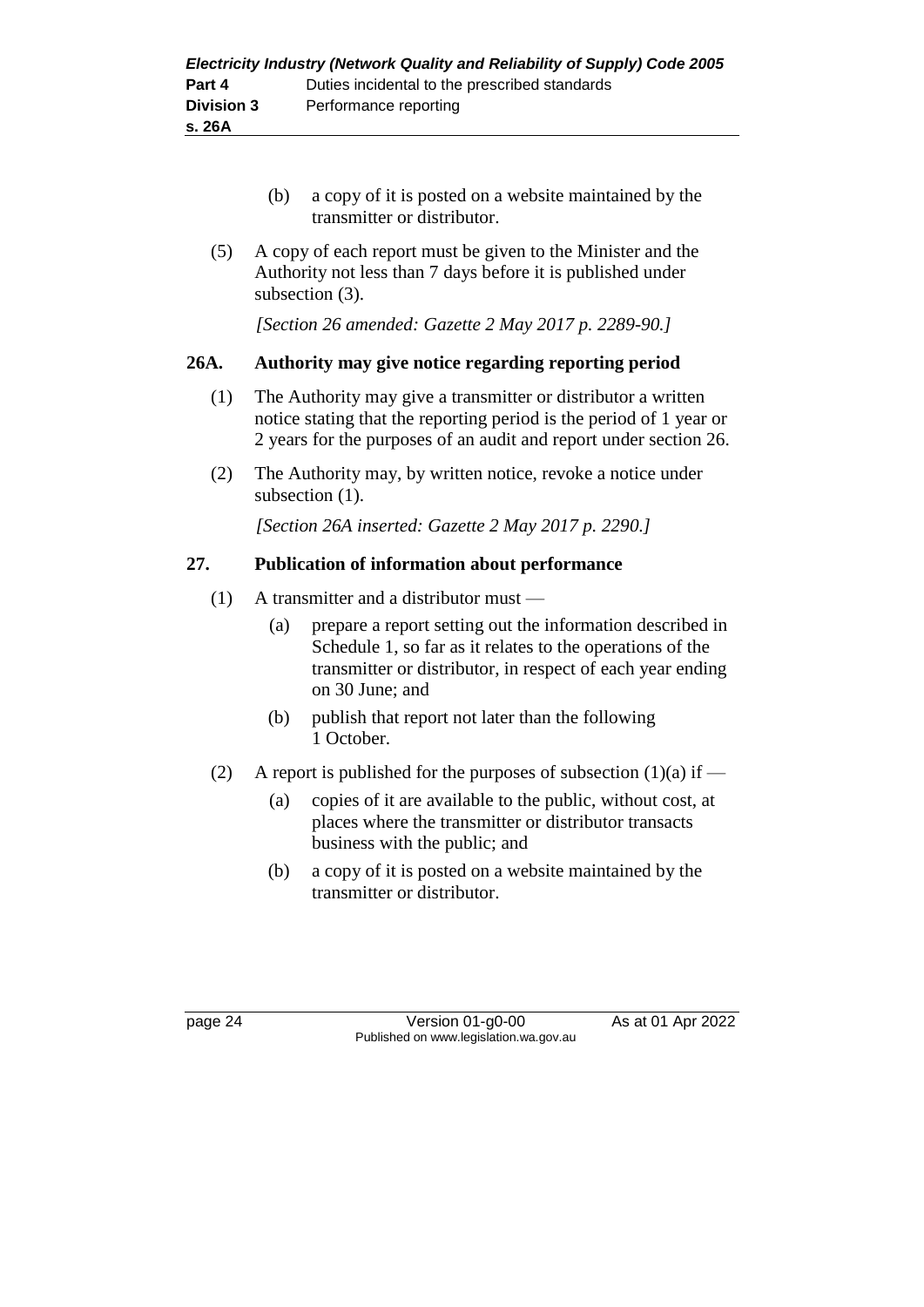(3) A copy of each report must be given to the Minister and the Authority not less than 7 days before it is published under subsection  $(1)$ .

*[Section 27 amended: Gazette 2 May 2017 p. 2290.]*

#### **28. Reports not needed if there were no small use customers**

A transmitter or distributor only has to —

- (a) arrange for an audit and report under section 26; and
- (b) prepare a report under section 27,

in respect of a reporting period if, during that period, the transmitter or distributor had one or more small use customers.

*[Section 28 inserted: Gazette 19 Sep 2007 p. 4725-6; amended: Gazette 2 May 2017 p. 2290.]*

#### **29. Transitional provisions for Part 4 Division 3**

 $(1)$  In this section —

*commencement day* means 1 July 2017.

- (2) This Division, as in force immediately before the commencement day, continues to have effect for the purposes of an audit and report under section 26 in respect of the year ending on 30 June 2017.
- (3) For the purposes of this Division, as in force on and from the commencement day, the first reporting period for section 26 commences on that day.

*[Section 29 inserted: Gazette 2 May 2017 p. 2291.]*

As at 01 Apr 2022 Version 01-g0-00 Published on www.legislation.wa.gov.au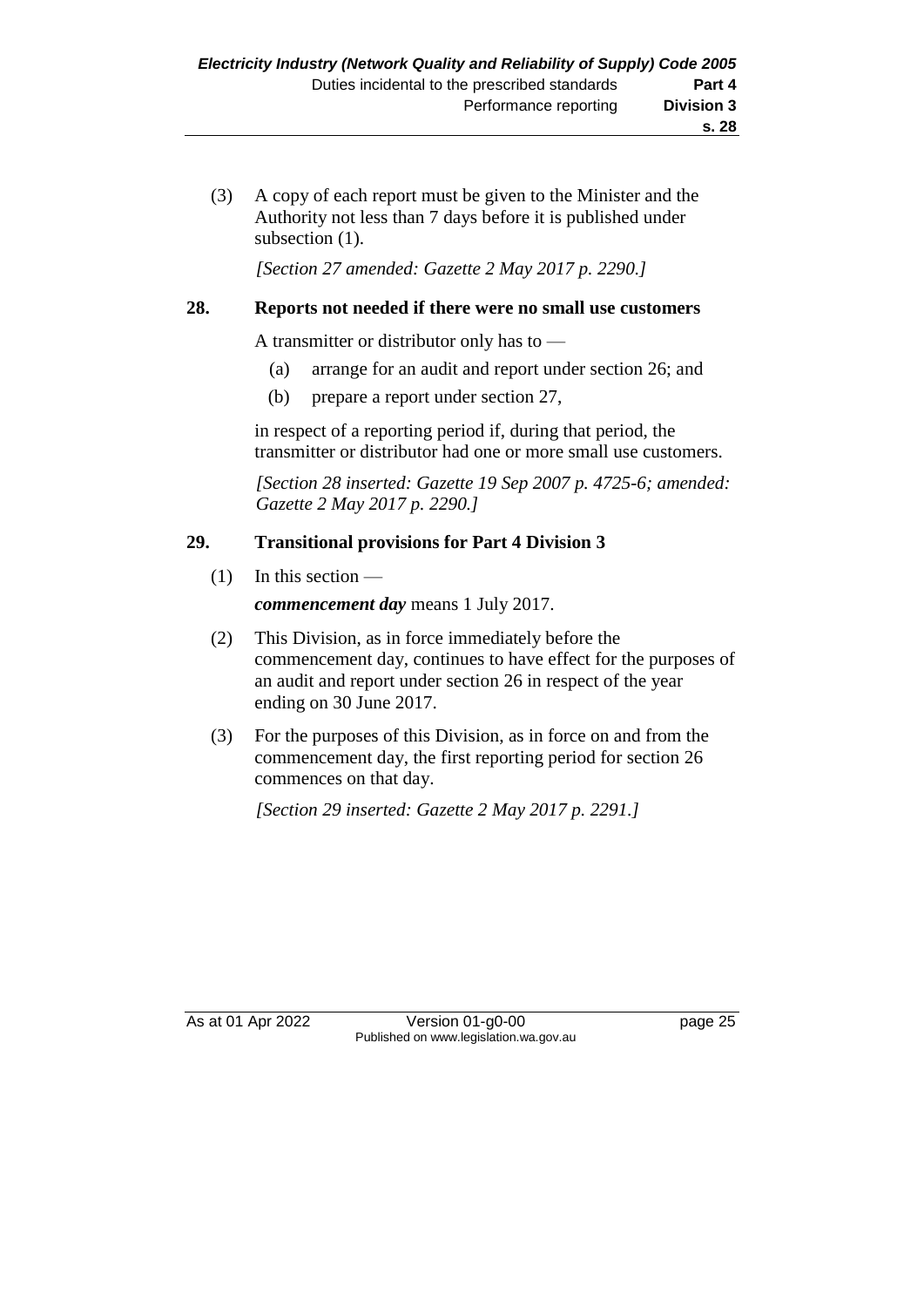## **Schedule 1 — Information to be published**

 $[s. 27(1)(a)]$ 

1. In this Schedule —

*complaint* means a complaint that a provision of —

- (a) Part 2; or
- (b) an instrument made under section 14(3),

has not been, or is not being, complied with;

*customer premises* means premises on which electrical installations are connected to a transmission or distribution system for the purpose of receiving supply;

*isolated system* means a system for the transmission and distribution of electricity that is not connected to the North West interconnected system or the South West interconnected system and is not a stand-alone power system that is part of a covered network;

*North West interconnected system* means the interconnected transmission and distribution systems, generating works and associated works —

- (a) located in the Pilbara region of the State; and
- (b) into which electricity is supplied by one or more of the electricity generation plants at Dampier, Port Hedland and Cape Lambert,

as expanded or altered from time to time.

- 2. For the purposes of items 7 and 11 each of the following is a discrete area —
	- (a) the Perth CBD;
	- (b) the urban areas other than the Perth CBD;
	- (c) all other areas of the State,

but in preparing a report under section 27(1)(a) a transmitter or distributor is to set out the information mentioned in items 7 and 11, so far as it relates to the operations of the transmitter or distributor, for the whole of the discrete area described in paragraph (c) and also for each of the following areas separately —

- (d) the area served by the North West interconnected system;
- (e) each area of the State served by an isolated system.

page 26 **Version 01-g0-00** As at 01 Apr 2022 Published on www.legislation.wa.gov.au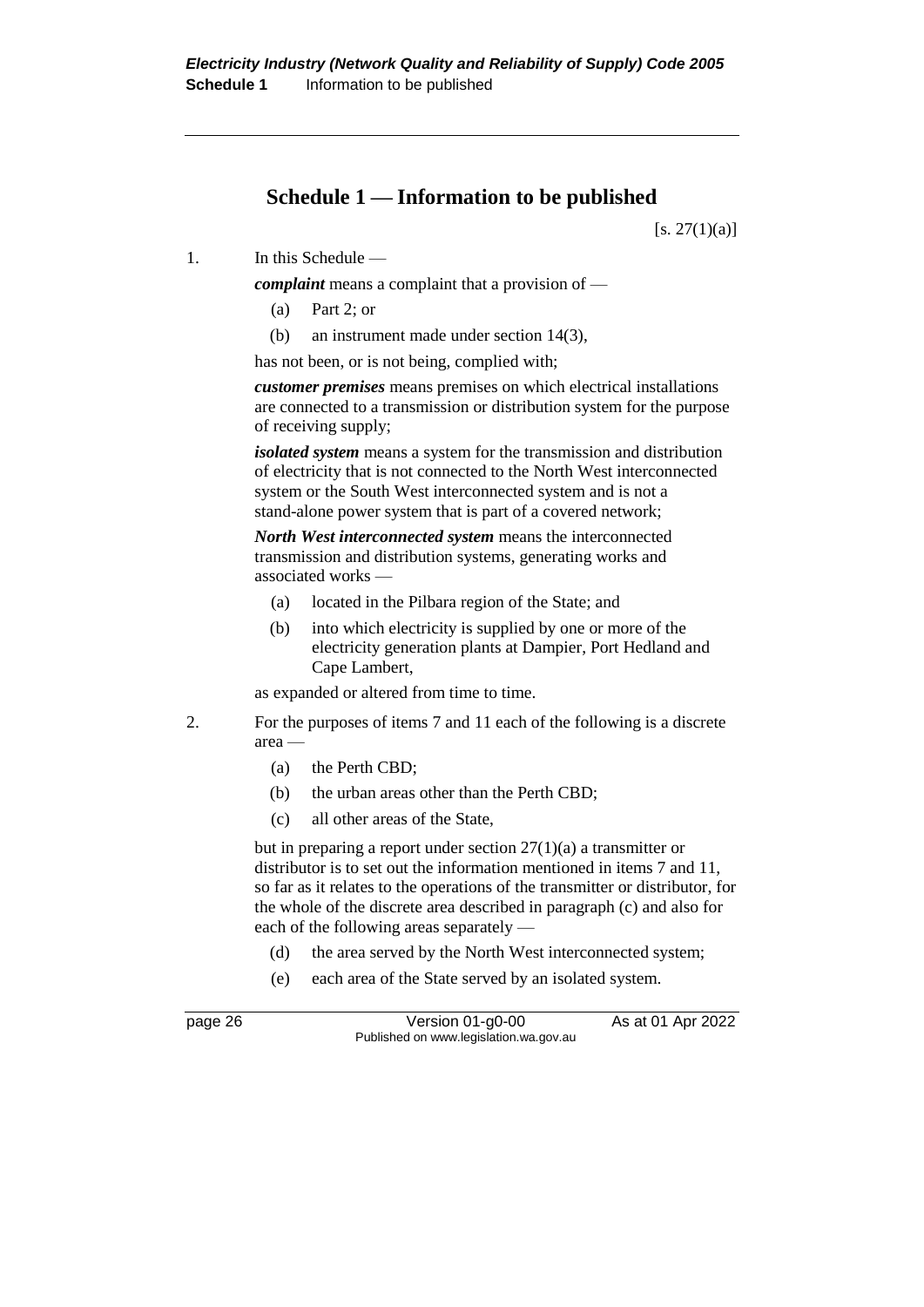- 3. In addition to the matters described in item 2, a transmitter or distributor, in preparing a report under  $s27(1)(a)$  is to set out the information specified in items 7 and 11, so far as it relates to the operations of the transmitter or distributor for all—
	- (a) stand-alone power systems that form part of the transmitter or distributor's covered network; and
	- (b) other stand-alone power systems provided by the transmitter or distributor.
- 4. In respect of each failure by the transmitter or distributor to comply with a provision of this Code or an instrument under section 14(3) (as identified by monitoring records or under section 24 or following a complaint) —
	- (a) the total number of breaches of each provision; and
	- (b) the remedial action taken in each case.
- 5. The number of premises of small use customers the supply of electricity to which has been interrupted —
	- (a) for more than 12 hours continuously; or
	- (b) more than the permitted number of times, as that expression is defined in section 12(1),

and in the case of interruptions referred to in paragraph (a), the number of interruptions and the length of each interruption.

- 6. The total number of complaints received.
- 7. The number of complaints received from customers in each of the discrete areas.
- 8. The total amount spent by the transmitter or distributor in addressing complaints, other than by way of payment under sections 18 and 19.
- 9. The number and total amount of payments made by the transmitter or distributor under each of sections 18 and 19.
- 10. The information published for items 4(a), 6, 7, 8 and 9 in respect of the year ending 30 June preceding the year to which the report relates.
- 11. For each discrete area
	- (a) the average length of interruption of supply to customer premises expressed in minutes;

As at 01 Apr 2022 Version 01-g0-00 page 27 Published on www.legislation.wa.gov.au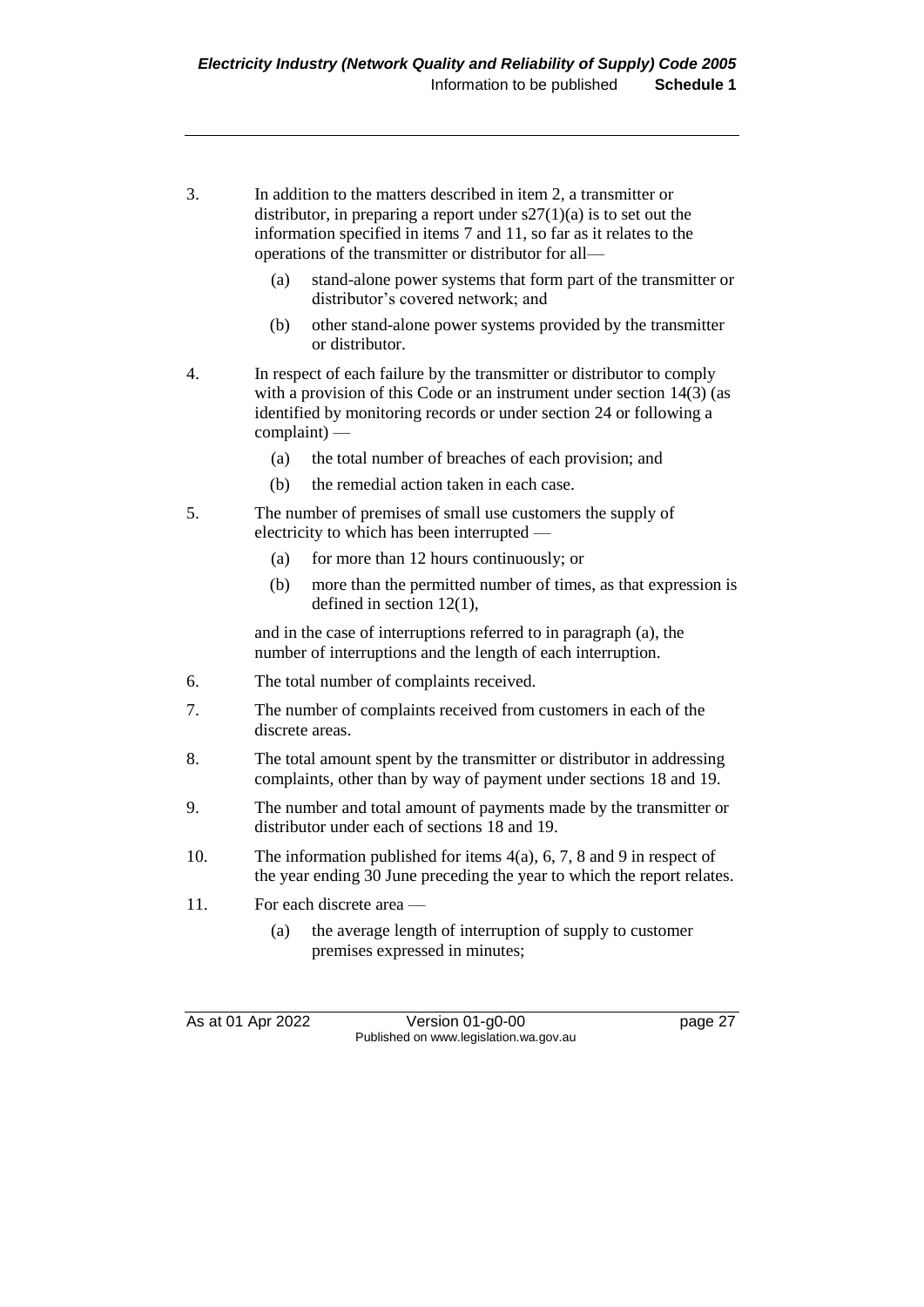- (b) the average number of interruptions of supply to customer premises;
- (c) the average percentage of time that electricity has been supplied to customer premises; and
- (d) the average total length of all interruptions of supply to customer premises expressed in minutes.
- 12. The information published for each paragraph of item 11 in respect of each of the 3 years ending 30 June preceding the year to which the report relates.
- 13. For each paragraph of item 11, the average of the 4 amounts under that paragraph in respect of the years comprising —
	- (a) the year to which the report relates; and
	- (b) the 3 years referred to in item 12.
- *[14-15. deleted]*

*[Schedule 1 amended: Gazette 2 May 2017 p. 2291; Gazette 5 Nov 2021 p. 4970.]*

page 28 Version 01-g0-00 As at 01 Apr 2022 Published on www.legislation.wa.gov.au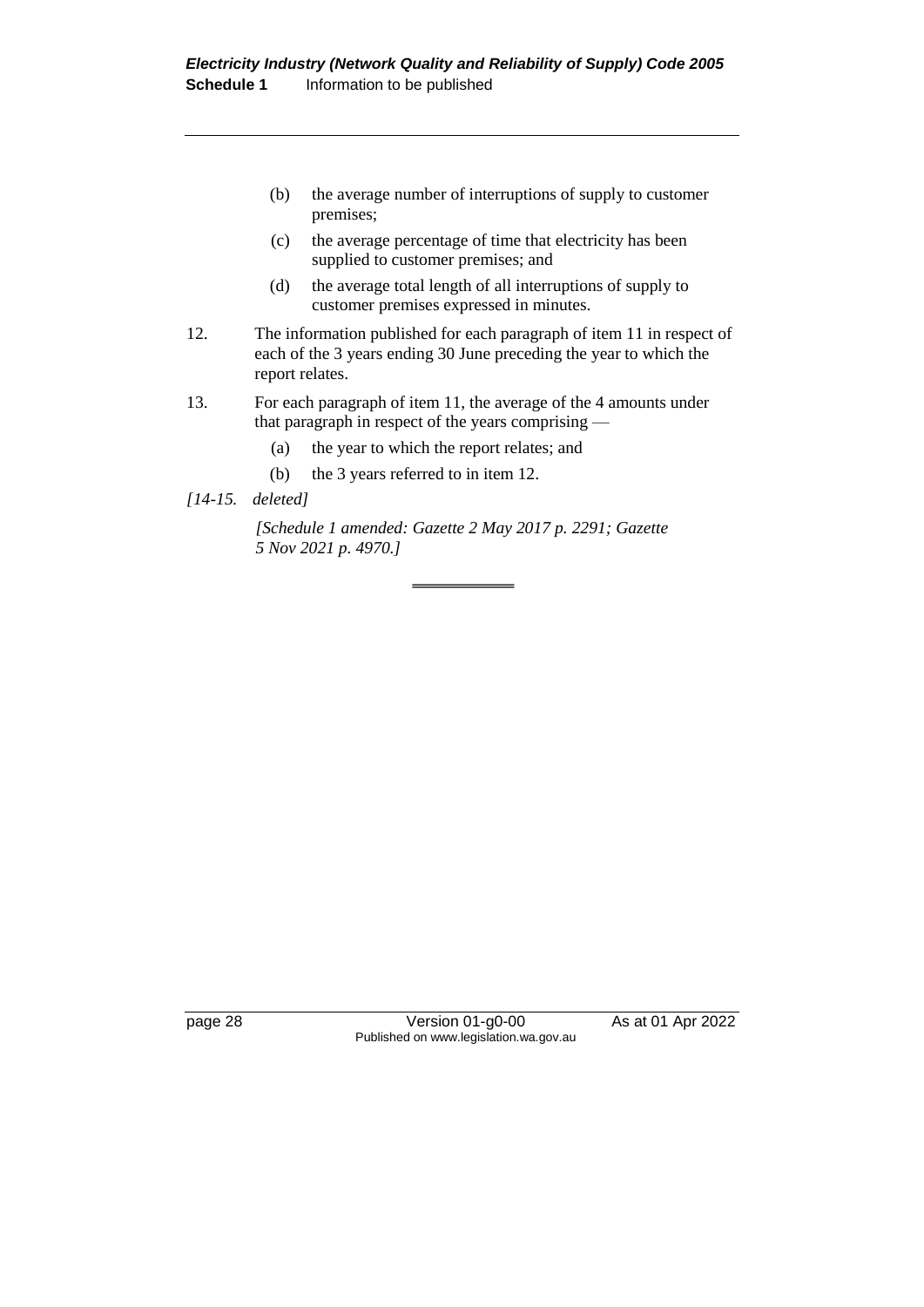## **Notes**

This is a compilation of the *Electricity Industry (Network Quality and Reliability of Supply) Code 2005* and includes amendments made by other written laws. For provisions that have come into operation, and for information about any reprints, see the compilation table. For provisions that have not yet come into operation see the uncommenced provisions table.

#### **Compilation table**

| <b>Citation</b>                                                                                                                                                 | <b>Published</b>            | Commencement                                                                                                       |  |  |
|-----------------------------------------------------------------------------------------------------------------------------------------------------------------|-----------------------------|--------------------------------------------------------------------------------------------------------------------|--|--|
| Electricity Industry (Network Quality<br>and Reliability of Supply) Code 2005                                                                                   | 13 Dec 2005<br>p. $6051-69$ | 1 Jan 2006 (see s. 2)                                                                                              |  |  |
| <b>Electricity Corporations</b><br><i>(Consequential Amendments)</i><br><i>Regulations 2006 r. 75</i>                                                           | 31 Mar 2006<br>p. 1299-357  | 1 Apr 2006 (see r. 2)                                                                                              |  |  |
| Electricity Industry (Network Quality<br>and Reliability of Supply) Amendment<br>Code 2007                                                                      | 19 Sep 2007<br>p. 4725-6    | s. 1 and 2: 19 Sep 2007<br>(see s. $2(a)$ );<br>Code other than s. 1 and 2:<br>20 Sep 2007 (see s. 2(b))           |  |  |
| Electricity Industry (Network Quality<br>and Reliability of Supply) Amendment<br>Code 2009                                                                      | 27 Nov 2009<br>p. 4781-3    | s. 1 and 2: 27 Nov 2009<br>(see s. $2(a)$ );<br>Code other than s. 1 and 2:<br>28 Nov 2009 (see s. 2(b))           |  |  |
| <b>Reprint 1: The Electricity Industry (Network Quality and Reliability of Supply)</b><br><i>Code 2005</i> as at 23 Jul 2010 (includes amendments listed above) |                             |                                                                                                                    |  |  |
| Electricity Industry (Network Quality<br>and Reliability of Supply) Amendment<br>Code 2017                                                                      | 2 May 2017<br>p. 2287-91    | s. 1 and 2: 2 May 2017<br>(see s. $2(a)$ );<br>Code other than s. $1, 2$ and $8-14$ :<br>3 May 2017 (see s. 2(c)); |  |  |

*Code 2018*

*Code 2021*

*Amendments 2021*

*Electricity Industry (Network Quality and Reliability of Supply) Amendment* 

*Electricity Industry (Network Quality and Reliability of Supply) Code* 

*Electricity Industry (Network Quality and Reliability of Supply) Amendment* 

As at 01 Apr 2022 Version 01-g0-00 page 29 Published on www.legislation.wa.gov.au

25 Sep 2018 p. 3568-9

5 Nov 2021 p. 4968-70

12 Nov 2021 p. 5091

s. 8-14: 1 Jul 2017 (see s. 2(b))

1 Oct 2018 (see s. 2)

6 Nov 2021 (see s. 2)

13 Nov 2021 (see s. 2)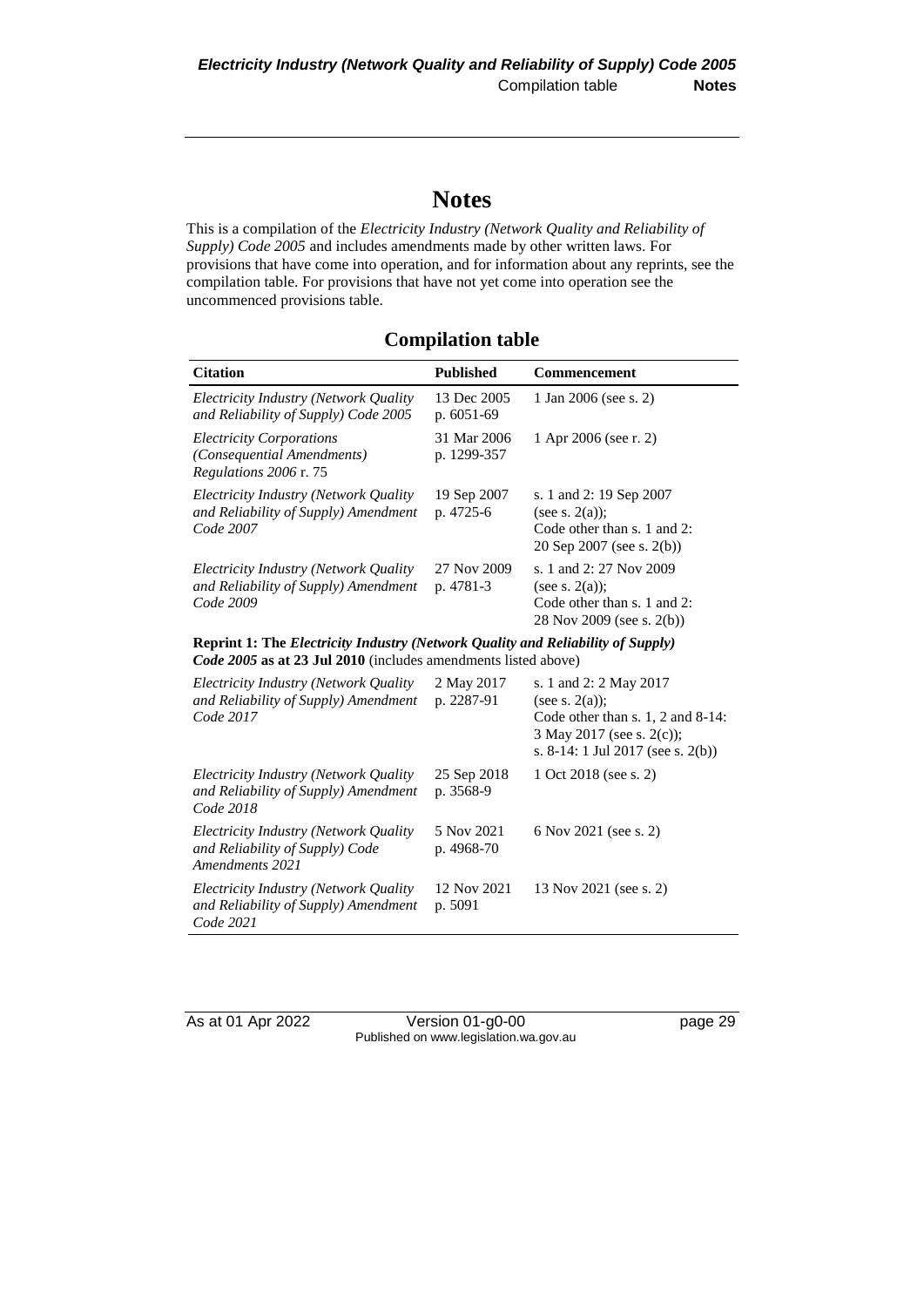#### **Uncommenced provisions table**

To view the text of the uncommenced provisions see *Subsidiary legislation as made* on the WA Legislation website.

| <b>Citation</b>                                                                                      | <b>Published</b> | <b>Commencement</b>    |
|------------------------------------------------------------------------------------------------------|------------------|------------------------|
| Electricity Industry (Network Quality<br>and Reliability of Supply) Amendment $p. 2457$<br>Code 2022 | 1 Apr 2022       | 1 Jul 2022 (see cl. 2) |

#### **Other notes**

page 30 Version 01-g0-00 As at 01 Apr 2022 Published on www.legislation.wa.gov.au

<sup>1</sup> Repealed by the *Planning and Development (Consequential and Transitional Provisions) Act 2005* s. 4. The part of the State that was, as at 1 June 1988, described in the Third Schedule to the *Metropolitan Region Town Planning Scheme Act 1959* is also described in the *Planning and Development Act 2005* Sch. 3 as it was enacted on 12 December 2005.